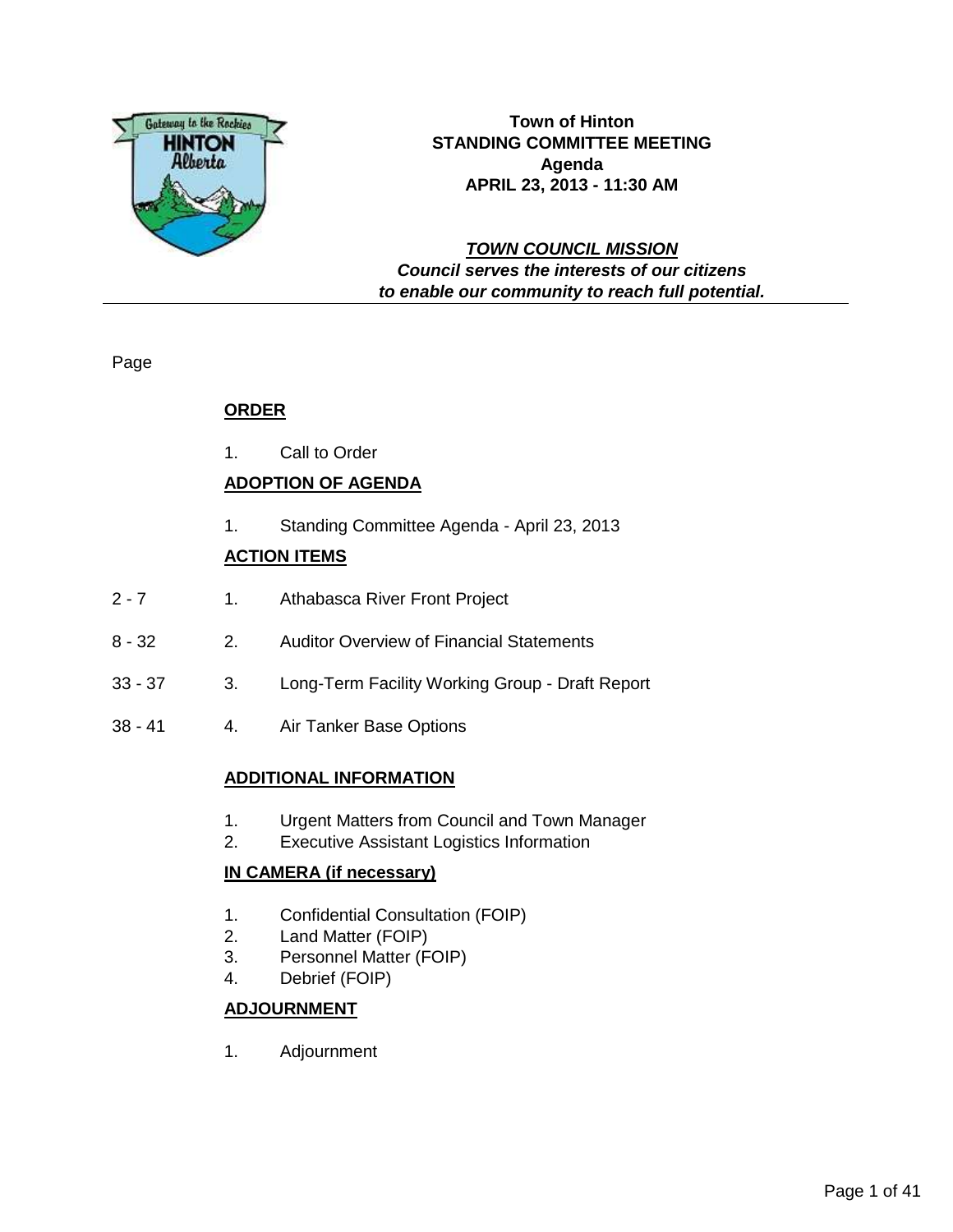

# **TOWN OF HINTON DIRECTION REQUEST**

**DATE**: April 2, 2013

### **TO: STANDING COMMITTEE MEETING OF April 23, 2013**

**FROM**: Wendy Lesser, Property and Projects Manager **REVIEWED BY:** Mike Schwirtz, Infrastructure Services Director APPROVED BY: Bernie Kreiner, Town manager

**RE**: Athabasca River Front/Water Front Project

### **Purpose**

This item is before Council to seek direction and support of the attached Town of Hinton Project Work Plan – Athabasca River Front/Water Front Project.

### **Issue**

This initiative is identified as a strategy in the Community Sustainability Plan, forms part of Council's Strategic Plan and the adopted Long Term Capital Plan under column x (\$2,200,000.00) and has also been identified as a 2013-14 priority by the Community Engagement and Accountability Committee With no dedicated Town funds to develop this initiative, we find ourselves in a position wherein Administration will take a facilitative approach to engage a core leadership team that will be expected take this project from concept to development, including resourcing. Development will require support from our community albeit sweat equity, donations - monetary, material or equipment to develop this project.

#### **Administration Comments on Situation / Options**

We have a diverse community that works and builds together. The Athabasca River Front Project seeks to offer opportunity to our residents and businesses to actively engage in defining a vision with a strategic plan that will see this project from concept to development.

Subject to the site location being defined. The site location may require approvals from governing authorities and Administration can assist in facilitating some of these regulatory requirements/approvals to keep this project moving forward.

### **Administration's Conclusion / Proposed Direction**

Establishing a core leadership team of community volunteers committed to developing a vision and advancing the project work plan that will develop the vision to construction of the first stage of construction and continuous development to achieve the desired vision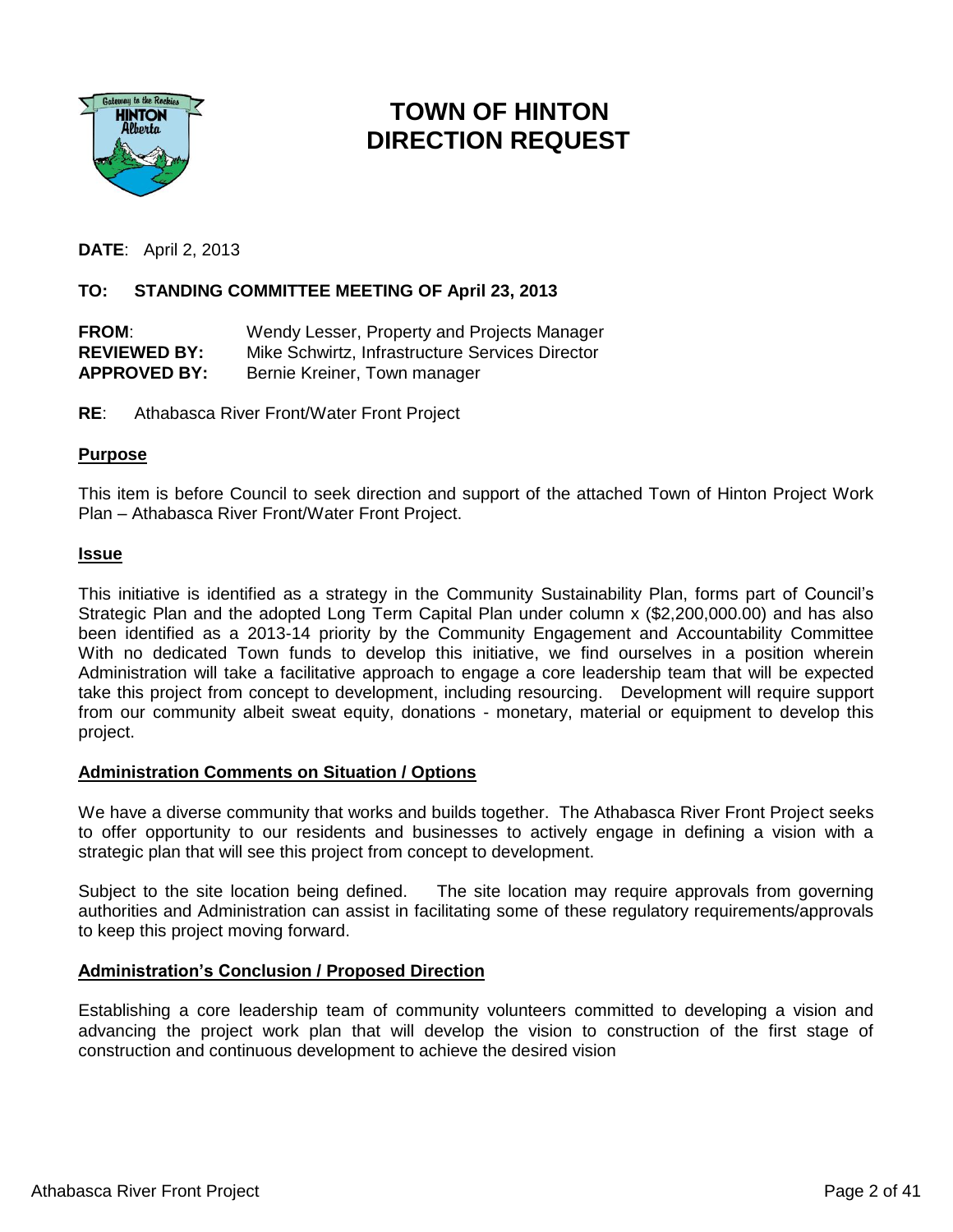### **Town Manager Comments**

I believe this project will improve resident (and visitor) access and enjoyment of the Athabasca River on the north side of Hinton. I look forward to council's input and support of the project plan, and if any of you have names of individuals who may be beneficial contributors on a community working committee, please share those with Wendy as well.

### **Attachment**

1. Town of Hinton – Project Work Plan dated April 2, 2013 Athabasca River Front/Water Front Project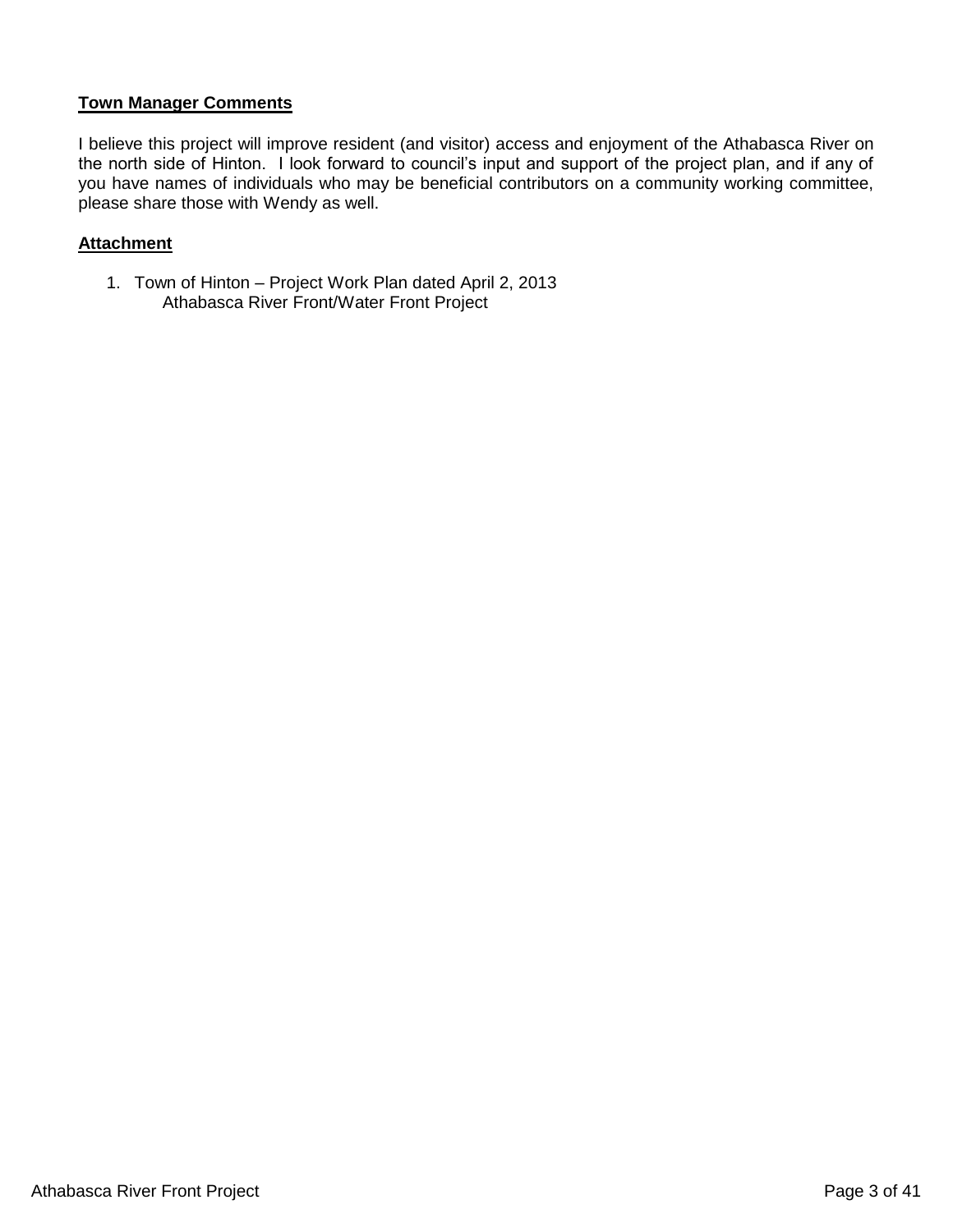

### **Name of Project: Athabasca River Front/Water Front Project**

**Project Manager:** Wendy Lesser **Project Sponsor:** Mike Schwirtz

**Start Date:** April 2, 2013 **Completion Date:** December, 2013 Construction tbd

**Project Budget: To be established subject to defining vision.**

**Project Purpose(s): To engage and establish a core leadership team that will through volunteer efforts commit to champion and establish partnerships that will take the project from concept to development within the next two years.** 

# **Project Deliverables:**

- Establish a core leadership team.
- **•** Develop a vision complete with a project work plan that will take the project from concept to initial site development and beyond.
- Selection of location.
- The development is multipurpose/inclusive "play" area for all the community that supports non-motorized recreational sports (eg. bikers, water sports and foot walkers).

# **Success Measures:**

### *Critical:*

- Committed champions and core leadership to establish vision/design with intent to construct.
- Clear roles & responsibilities amongst committed champions that allow the project to continually advance forward.
- **•** Development of partnerships to support the project through sweat equity, equipment usage or financial support or means that may be defined within the project plan.
- All permit holders on board (ie. Alberta Environment Sustainable Resource Development, Department of Fisheries and Oceans Canada, Navigable Water Protection Act, Migratory Birds Convention Act, Athabasca River Water Management Framework, Environmental Protection and Enhancement Act, Alberta Culture Historical Resources Act and Energy Utilities Board).

### *Desirable:*

- **That the desired location aligns with Town of Hinton Master Plans.**
- That the core leadership team continues to develop and champion the development beyond the initial construction.
- That the core leadership team establishes a maintenance infrastructure program for the development site.
- That the partnerships involved in the development are diverse. (Our youth to our seniors and our non-profit to our corporate/private sector.)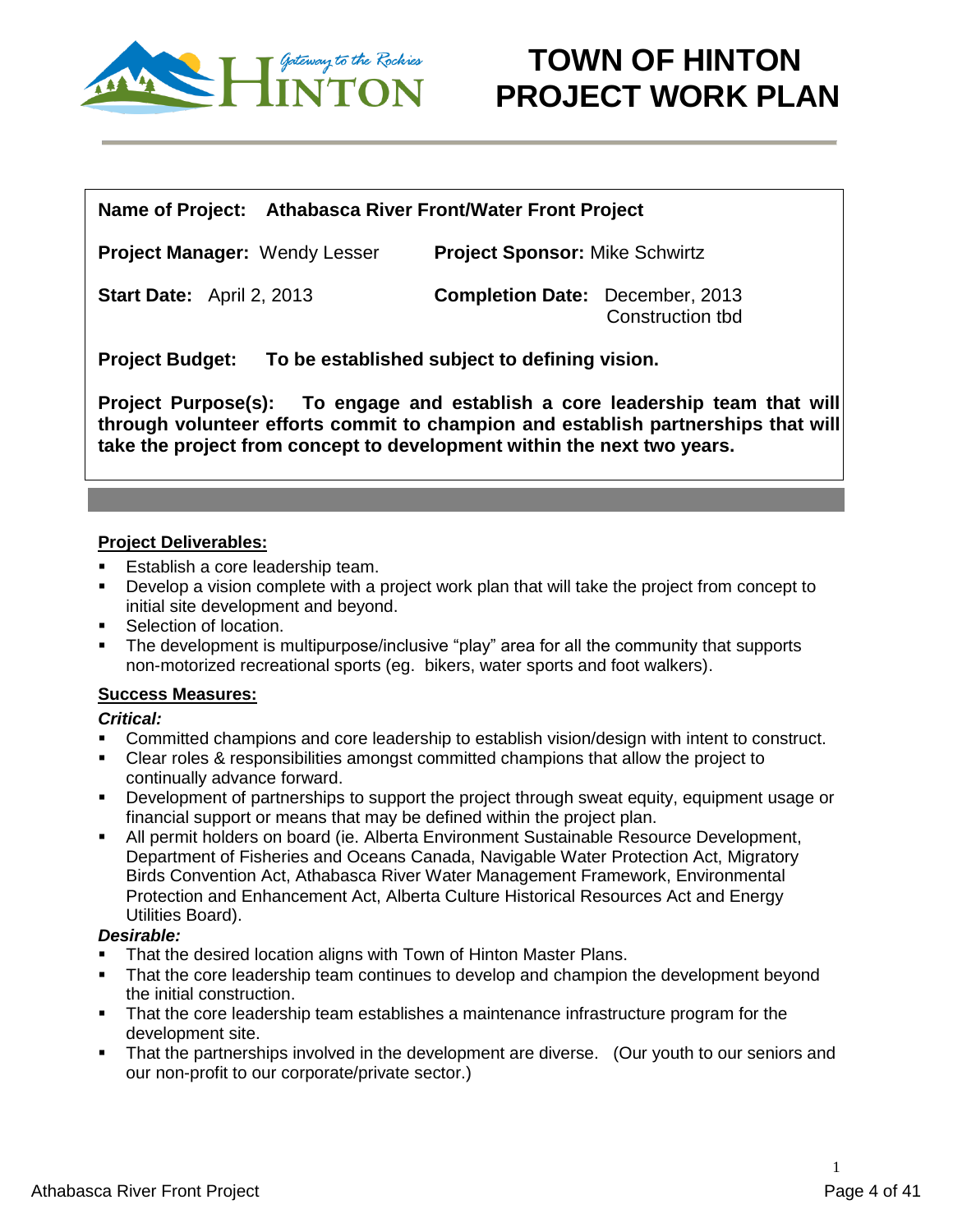

# **Project Scope**

# *(Specific inclusions):*

- Site selected
- Commitment from land owners
- Vision and scale of project to be defined with current and future needs
- Riparian Zone (interface between land and a river or stream) access rights
- Maintaining "natural scape" and "natural materials"
- Establishing another "destination" within our community (to include promotional literature, directional signage, tourism)
- Build on community pride and recognition.

# *(Specific exclusions):*

- No Town of Hinton budgeted funds for 2013 (capital or operating)
- No major infrastructure (ie. Buildings)
- **Barrier reduced access to location with adequate parking needs**

# **Project Risks and Impacts:**

- Little or no interest/commitment to develop site (financial support, sweat equity, or organizational support)
- The vision and location cannot be agreed upon
- Permits and approvals cannot be obtained
- Patience to the process and project plan

### **Action Plan:**

|    | <b>Major Activities</b>                                                                                                       | <b>Responsible</b> | <b>Time Frames</b> |
|----|-------------------------------------------------------------------------------------------------------------------------------|--------------------|--------------------|
|    | 1. Invite individuals and establish a core<br>leadership team                                                                 |                    |                    |
|    | 2. Define the committee and partnership roles<br>and responsibilities                                                         |                    |                    |
|    | 3. Define individual roles & responsibilities                                                                                 |                    |                    |
|    | 4. Define vision & location and engagement<br>community                                                                       |                    |                    |
|    | 5. Establish project work plan, including<br>financial budget/resources and project<br>timeline from concept to construction. |                    |                    |
| 6. | Celebrate/Public Opening                                                                                                      |                    |                    |
| 7. | Update project plan to advance project to<br>construct next phase of site.                                                    |                    |                    |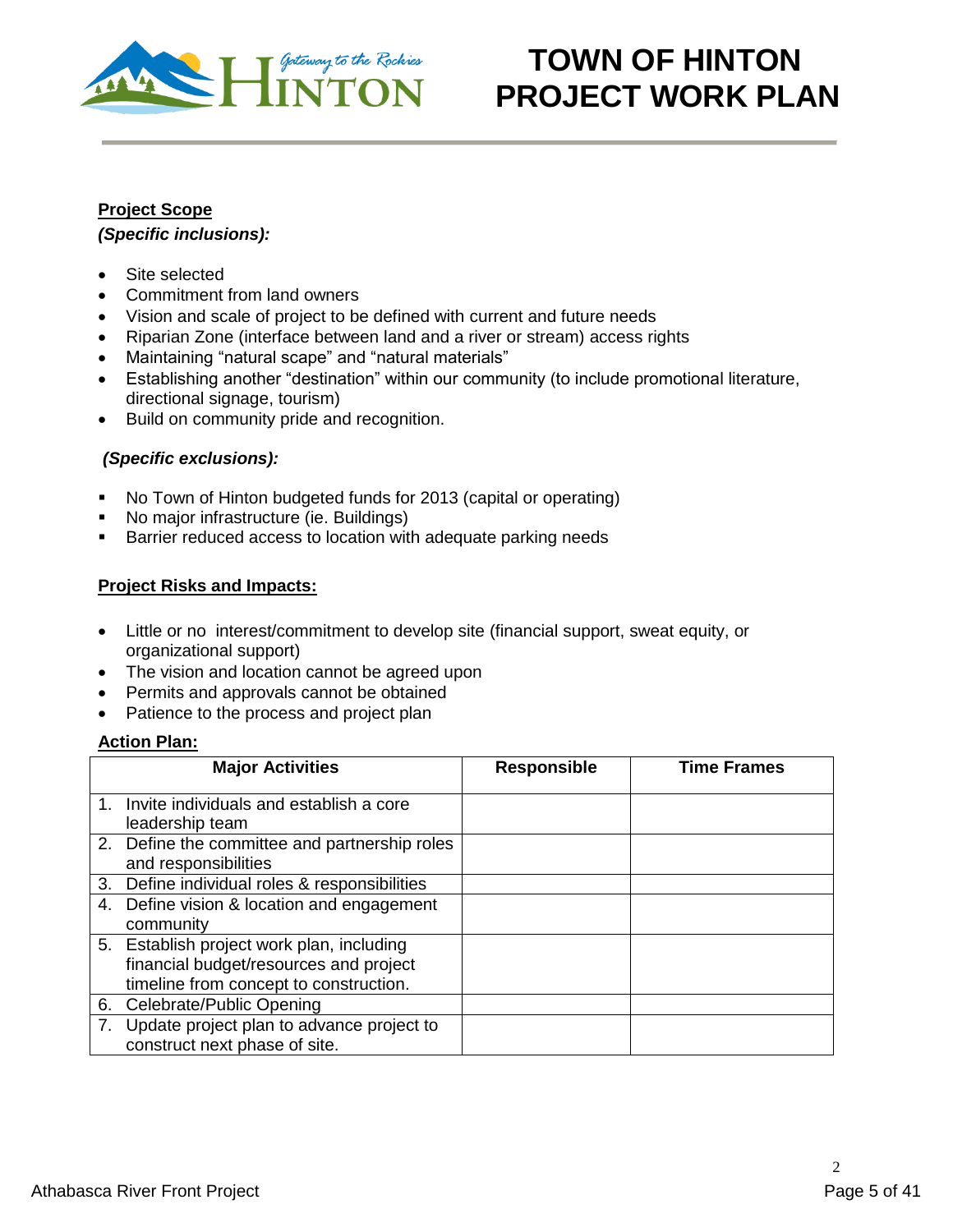

# **Communications Strategy:**

Upon establishing the core leadership committee a communications strategy will be developed by the committee.

| <b>Target</b><br><b>Audience</b>                             | The community-at-large, media and stakeholders.                                                                                                                                                                                                                                                                                                                                                                                                                            |                            |                |  |  |  |  |  |  |
|--------------------------------------------------------------|----------------------------------------------------------------------------------------------------------------------------------------------------------------------------------------------------------------------------------------------------------------------------------------------------------------------------------------------------------------------------------------------------------------------------------------------------------------------------|----------------------------|----------------|--|--|--|--|--|--|
| <b>Objectives</b><br>(What are you<br>trying to<br>achieve?) | Find individuals who are committed to providing core leadership<br>from concept to site development.<br>Garner interest in obtaining partnership(s) that are prepared to<br>$\bullet$<br>provide sweat equity, donation and/or financial resources to<br>construct the site.<br>Define that this is a community driven initiative (not a Town of Hinton<br>$\bullet$<br>Capital Project) that gives "legs" to a council strategic priority and<br>supports a CSP strategy. |                            |                |  |  |  |  |  |  |
| <b>Core</b><br><b>Message(s)</b>                             | Use the core messages along with supporting statements<br>The Town is supporting the development of a community based<br>initiative to provide leadership and commitment to the development<br>of water front recreation in our community.                                                                                                                                                                                                                                 |                            |                |  |  |  |  |  |  |
| Spokesperson                                                 | Wendy Lesser, Property and Project Manager                                                                                                                                                                                                                                                                                                                                                                                                                                 |                            |                |  |  |  |  |  |  |
| <b>Plans, Tactics</b><br>and Materials                       | <b>Activity</b>                                                                                                                                                                                                                                                                                                                                                                                                                                                            | <b>Timing</b>              | <b>Cost</b>    |  |  |  |  |  |  |
|                                                              | 1. Administration report to Standing<br>Committee                                                                                                                                                                                                                                                                                                                                                                                                                          | April<br>23,<br>2013       | $\overline{0}$ |  |  |  |  |  |  |
|                                                              | 2. One-to-one engagement by Town<br>and Council to community for interest<br>in committee participation                                                                                                                                                                                                                                                                                                                                                                    | April<br>$23 -$<br>May 10, | $\overline{0}$ |  |  |  |  |  |  |
|                                                              |                                                                                                                                                                                                                                                                                                                                                                                                                                                                            | 2013                       |                |  |  |  |  |  |  |
|                                                              | 3. Formalized Meeting<br>Meeting at TOH Committee RM<br>7:00 pm on May 29, 2013                                                                                                                                                                                                                                                                                                                                                                                            | May 29,<br>2013            | $\mathbf 0$    |  |  |  |  |  |  |
|                                                              |                                                                                                                                                                                                                                                                                                                                                                                                                                                                            |                            |                |  |  |  |  |  |  |
| <b>Measurement</b>                                           | The number of people recruited to committee<br>$\bullet$<br><b>Executive Committee and Town Council</b>                                                                                                                                                                                                                                                                                                                                                                    |                            |                |  |  |  |  |  |  |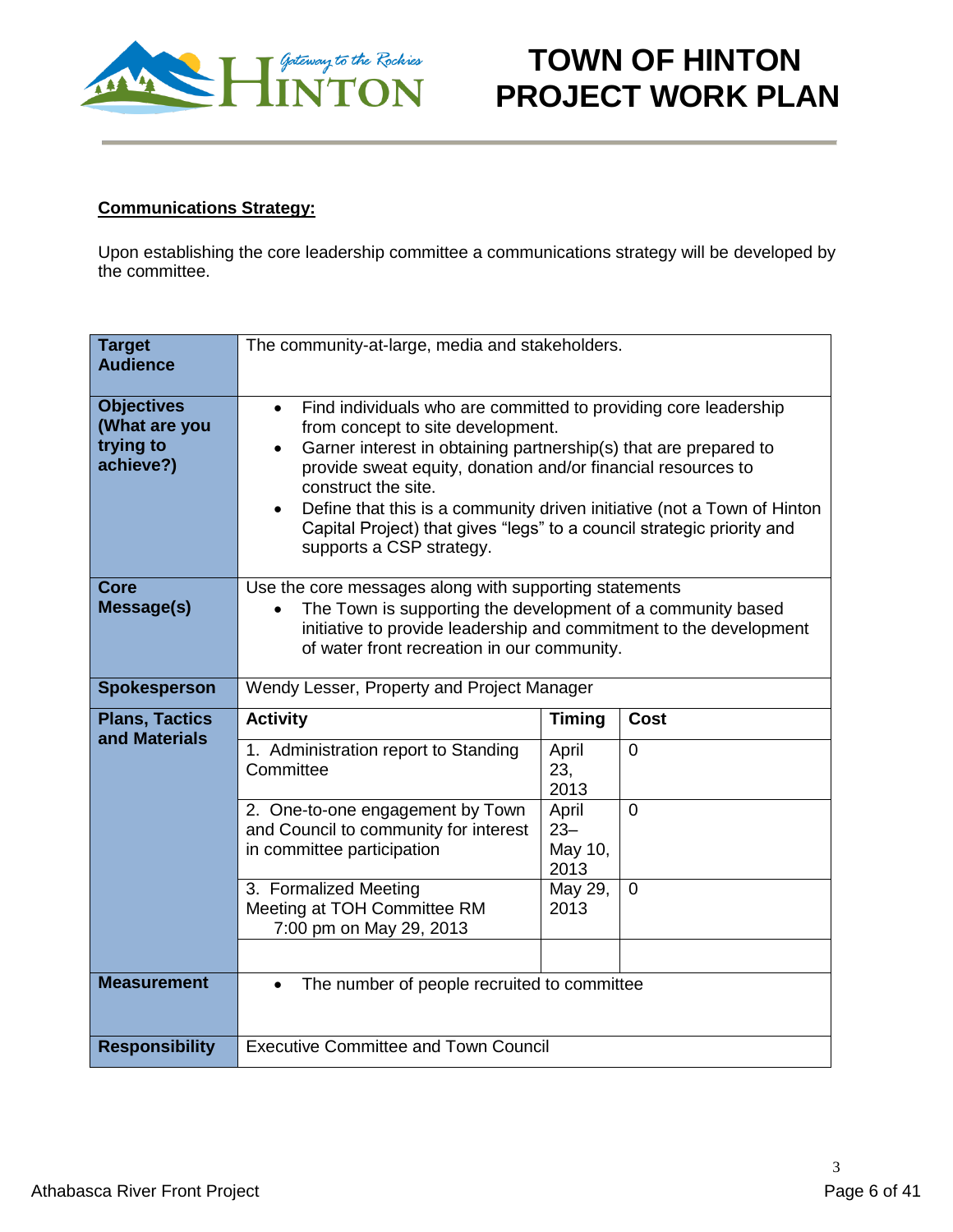

**Submitted by (Project Manager): Wendy Lesser, Property and Projects Manager**

**Date: March 27, 2013**

**Authorized to Proceed by Project Sponsor: Mike Schwirtz**

**Date: March 27, 2013**

**Persons of Interest for Initial Invitation to Meeting:**

**Rick Zroback Scott Sunderwald Rob Mackin Beth McCallum Doug Yaltia Lindsay Thomson Aaron Jones Delvin Griffiths Stuart Taylor Glenn Taylor**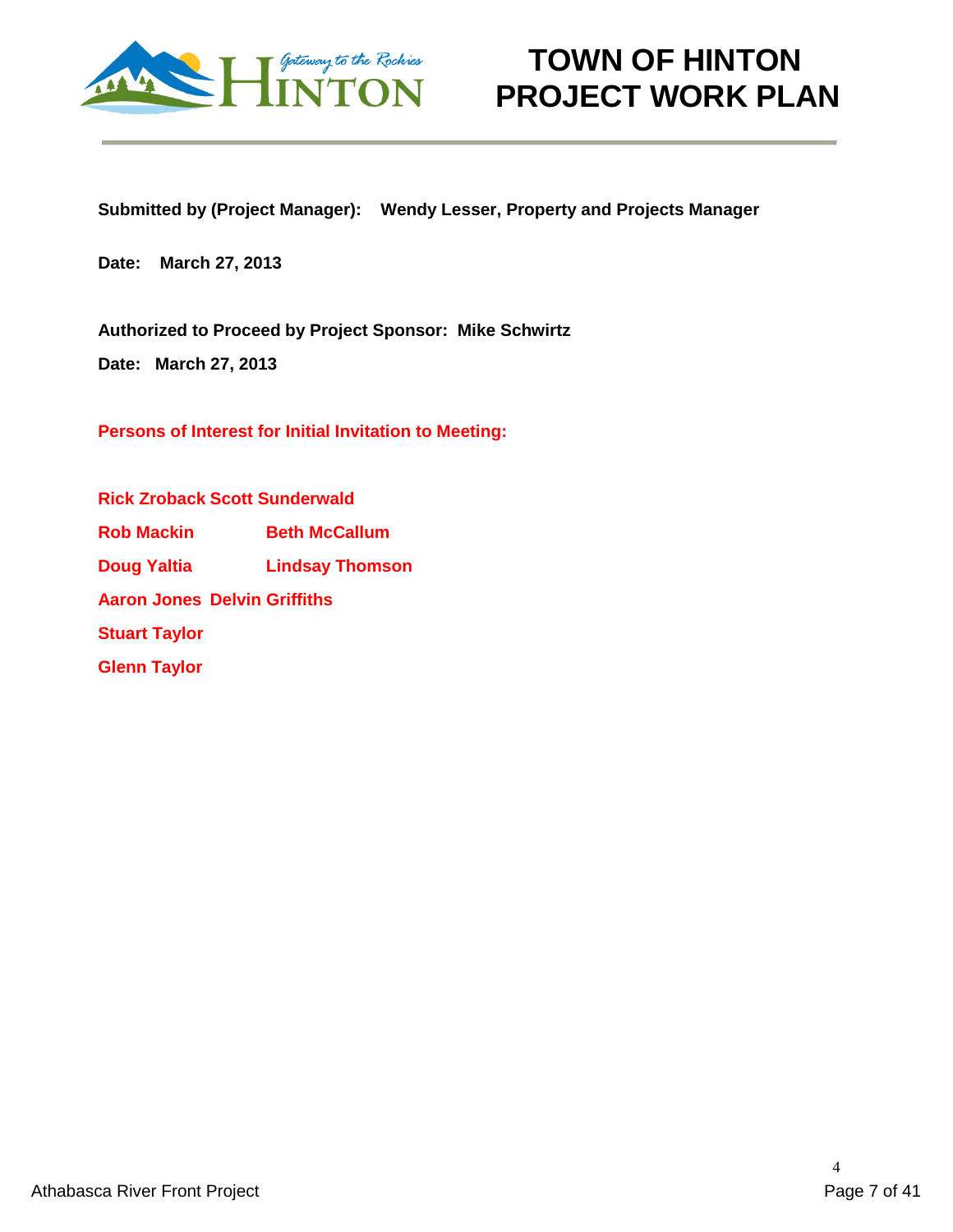# **Mergaert, Barford, Williams & Joly**

Chartered Accountants

**TOWN OF HINTON**

TOWN OF HINTON<br>Consolidated Financial Statements<br>Year Ended December 31, 2012 **Consolidated Financial Statements**

**Year Ended December 31, 2012**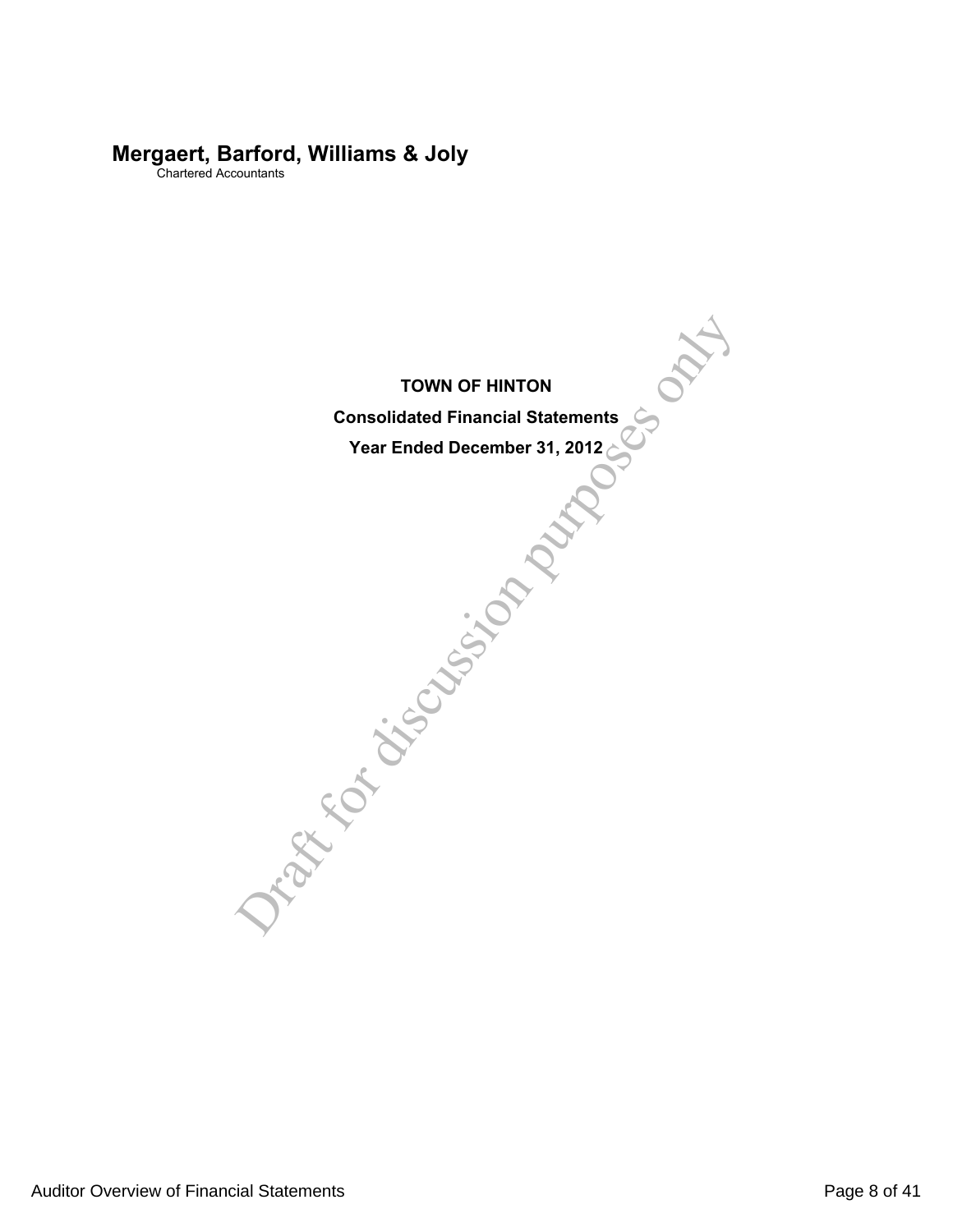| <b>INDEPENDENT AUDITOR'S REPORT</b>                             |                |
|-----------------------------------------------------------------|----------------|
| FINANCIAL STATEMENTS                                            |                |
| <b>Consolidated Statement of Financial Position</b>             | $\overline{2}$ |
| <b>Consolidated Statement of Operations</b>                     | 3              |
| Consolidated Statement of Changes in Accumulated Surplus        | 4              |
| Consolidated Statement of Change in Net Financial Assets (Debt) | 5              |
| <b>Consolidated Statement of Cash Flows</b>                     | 6              |
| Consolidated Schedule of Tangible Capital Assets (Schedule 1)   | 7              |
| Consolidated Schedule of Property and Other Taxes (Schedule 2)  | 8              |
| Consolidated Schedule of Government Transfers (Schedule 3)      | 9              |
| Consolidated Schedule of Expenses by Object (Schedule 4)        | 10             |
| Notes to Consolidated Financial Statements                      | $11 - 23$      |

Page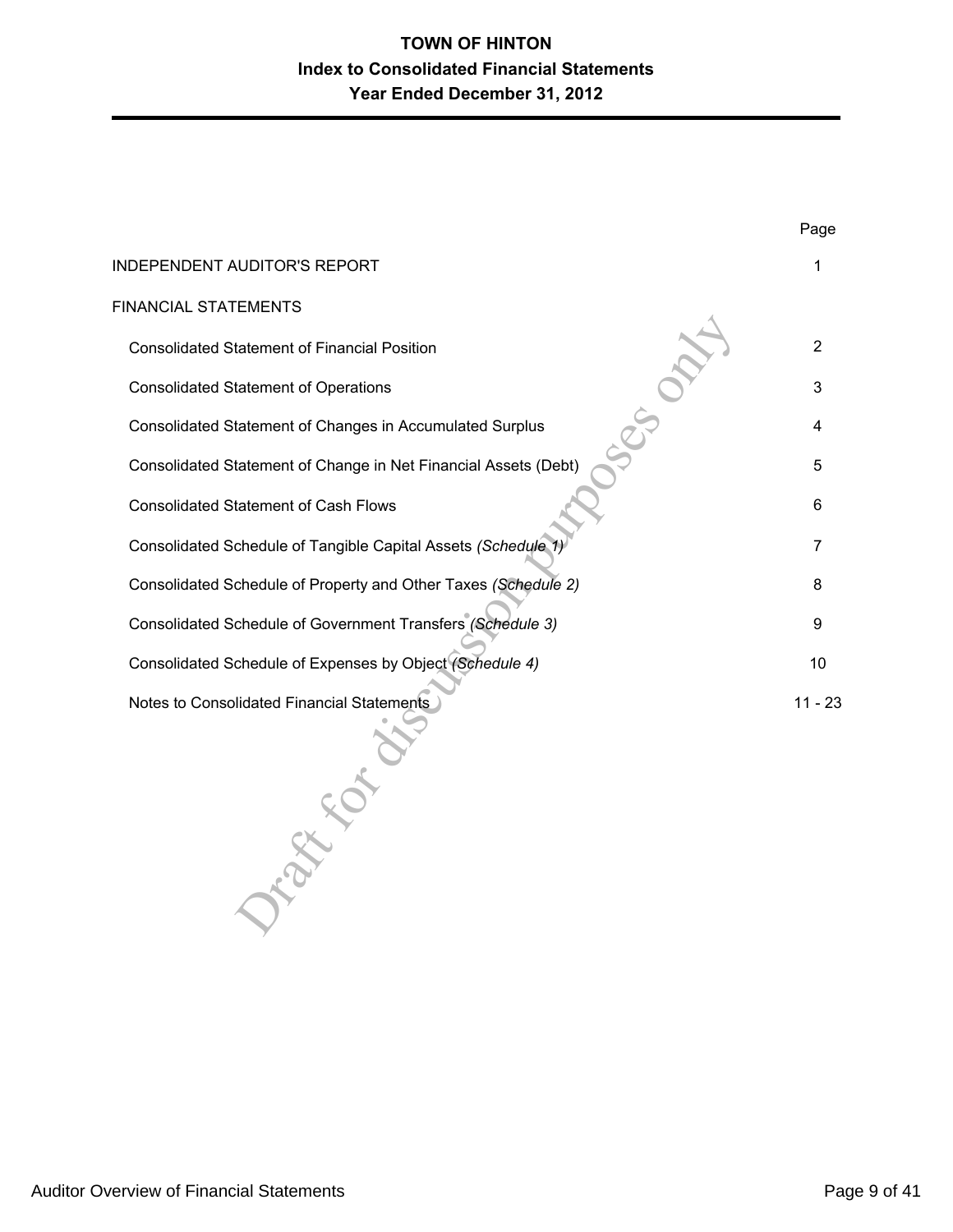# **Mergaert, Barford, Williams & Joly**

Chartered Accountants

### **INDEPENDENT AUDITOR'S REPORT**

To the Councillors of Town of Hinton

We have audited the accompanying consolidated financial statements of Town of Hinton, which comprise the consolidated statement of financial position as at December 31, 2012 and the consolidated statements of operations, changes in accumulated surplus, changes in net financial assets (debt) and cash flows for the year then ended, and a summary of significant accounting policies and other explanatory information.

Management's Responsibility for the Consolidated Financial Statements

Management is responsible for the preparation and fair presentation of these consolidated financial statements in accordance with Canadian public sector accounting standards, and for such internal control as management determines is necessary to enable the preparation of consolidated financial statements that are free from material misstatement, whether due to fraud or error.

Auditor's Responsibility

Our responsibility is to express an opinion on these consolidated financial statements based on our audit. We conducted our audit in accordance with Canadian generally accepted auditing standards. Those standards require that we comply with ethical requirements and plan and perform the audit to obtain reasonable assurance about whether the consolidated financial statements are free from material misstatement.

tatement of financial position as at December 31, 2012 and the consolidat<br>atatement of financial position as at December 31, 2012 and the consolidat<br>angles in accumulated surplus, changes in net financial assets (debb) and An audit involves performing procedures to obtain audit evidence about the amounts and disclosures in the consolidated financial statements. The procedures selected depend on the auditor's judgment, including the assessment of the risks of material misstatement of the consolidated financial statements, whether due to fraud or error. In making those risk assessments, the auditor considers internal control relevant to the entity's preparation and fair presentation of the consolidated financial statements in order to design audit procedures that are appropriate in the circumstances, but not for the purpose of expressing an opinion on the effectiveness of the entity's internal control. An audit also includes evaluating the appropriateness of accounting policies used and the reasonableness of accounting estimates made by management, as well as evaluating the overall presentation of the consolidated financial statements.

We believe that the audit evidence we have obtained is sufficient and appropriate to provide a basis for our audit opinion.

Opinion

In our opinion, the consolidated financial statements present fairly, in all material respects, the financial position of Town of Hinton as at December 31, 2012, and the results of its operations, changes in accumulated surplus, changes in net financial assets (debt) and its cash flows for the year then ended in accordance with Canadian public sector accounting standards.

Edson, Alberta

April 23, 2013 CHARTERED ACCOUNTANTS

**5999 – 3rdAvenue, Edson, Alberta T7E 1R8 Telephone: (780) 723-4428 Fax: (780) 723-2343 Email: admin@mrbca.com Website: www.mrbca.com**

Auditor Overview of Financial Statements 1 and 1 and 1 and 1 and 2 page 10 of 41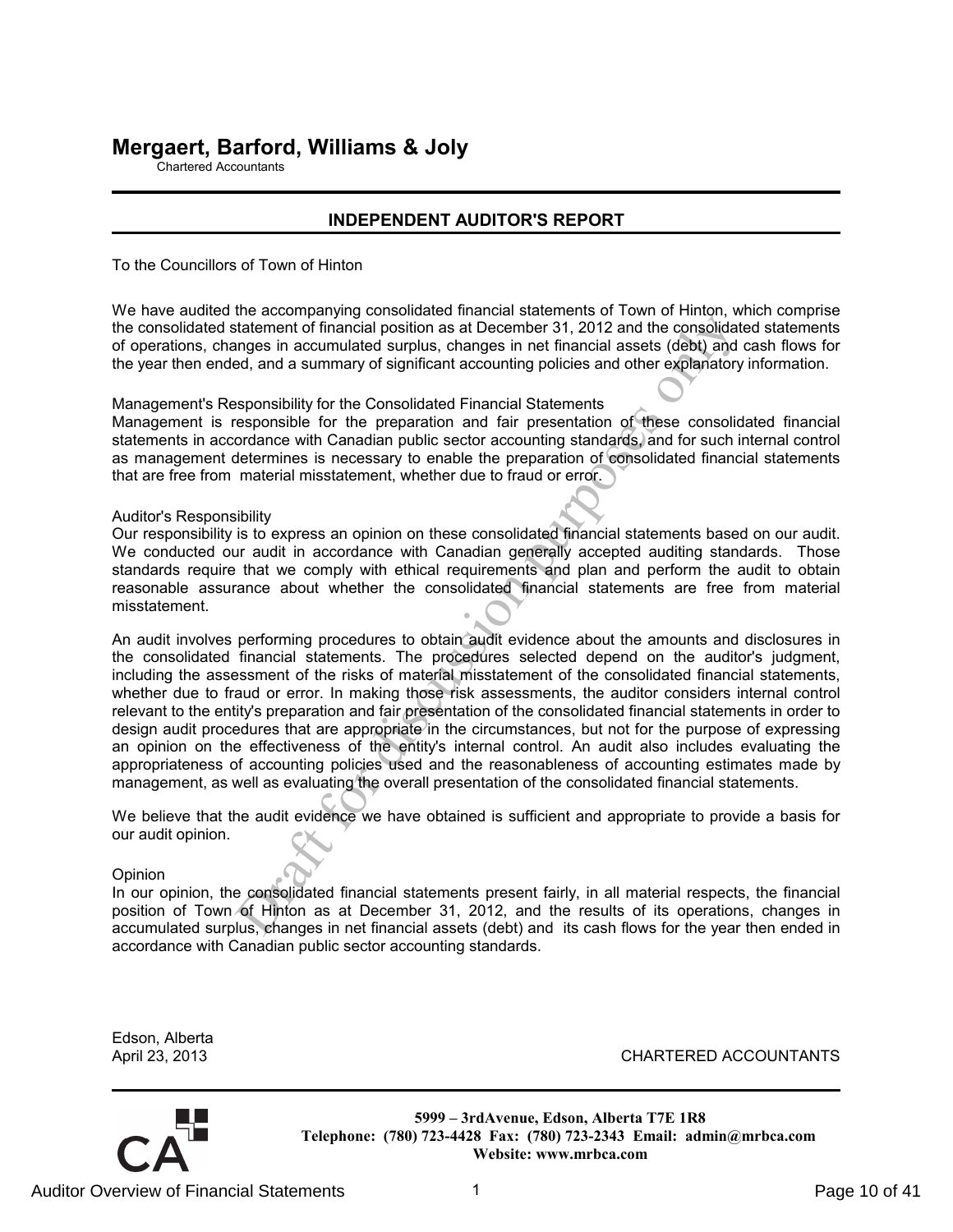# **TOWN OF HINTON Consolidated Statement of Financial Position**

**December 31, 2012**

|                                                                                                                                                                                 | 2012                                                         | 2011                                                         |
|---------------------------------------------------------------------------------------------------------------------------------------------------------------------------------|--------------------------------------------------------------|--------------------------------------------------------------|
| <b>FINANCIAL ASSETS</b>                                                                                                                                                         |                                                              |                                                              |
| Cash and temporary investments (Note 2)<br>Receivables                                                                                                                          | \$13,559,948                                                 | \$10,467,214                                                 |
| Taxes and grants in place of taxes (Note 3)<br>Trade and other receivables                                                                                                      | 823,096<br>2,333,891                                         | 590,744<br>2,561,297                                         |
| Land held for resale<br>Due from West Yellowhead Regional Waste Management<br>Authority (Note 7)                                                                                | 1,726,423<br>40,750                                          | 1,843,035<br>130,001                                         |
|                                                                                                                                                                                 | 18,484,108                                                   | 15,592,291                                                   |
| <b>LIABILITIES</b>                                                                                                                                                              |                                                              |                                                              |
| Accounts payable and accrued liabilities<br>Deposit liabilities<br>Deferred revenue (Note 5)<br>Landfill closure and post-closure liability (Note 6)<br>Long term debt (Note 8) | 2,948,375<br>1,037,304<br>5,483,091<br>286,135<br>17,683,811 | 3,880,985<br>1,078,319<br>6,745,560<br>257,057<br>18,126,460 |
|                                                                                                                                                                                 | 27,438,716                                                   | 30,088,381                                                   |
| NET FINANCIAL DEBT                                                                                                                                                              | (8,954,608)                                                  | (14, 496, 090)                                               |
| Classical<br><b>NON-FINANCIAL ASSETS</b><br>Prepaid expenses<br>Inventory for consumption<br>Long term investments (Note 10)<br>Tangible capital assets                         | 1,946<br>467,757<br>1,874,293<br>141,826,756                 | 2,528<br>425,027<br>1,874,293<br>142,521,222                 |
|                                                                                                                                                                                 | 144,170,752                                                  | 144,823,070                                                  |
| ACCUMULATED SURPLUS (Note 12)                                                                                                                                                   | \$135,216,144                                                | \$130,326,980                                                |
|                                                                                                                                                                                 |                                                              |                                                              |

#### **ON BEHALF OF THE BOARD**

\_\_\_\_\_\_\_\_\_\_\_\_\_\_\_\_\_\_\_\_\_\_\_\_\_\_\_\_\_ *Member of Council*

\_\_\_\_\_\_\_\_\_\_\_\_\_\_\_\_\_\_\_\_\_\_\_\_\_\_\_\_\_ *Authorized Signing Officer*

See notes to financial statements **Mergaert, Barford, Mergaert, Barford,** 

**Williams & Joly**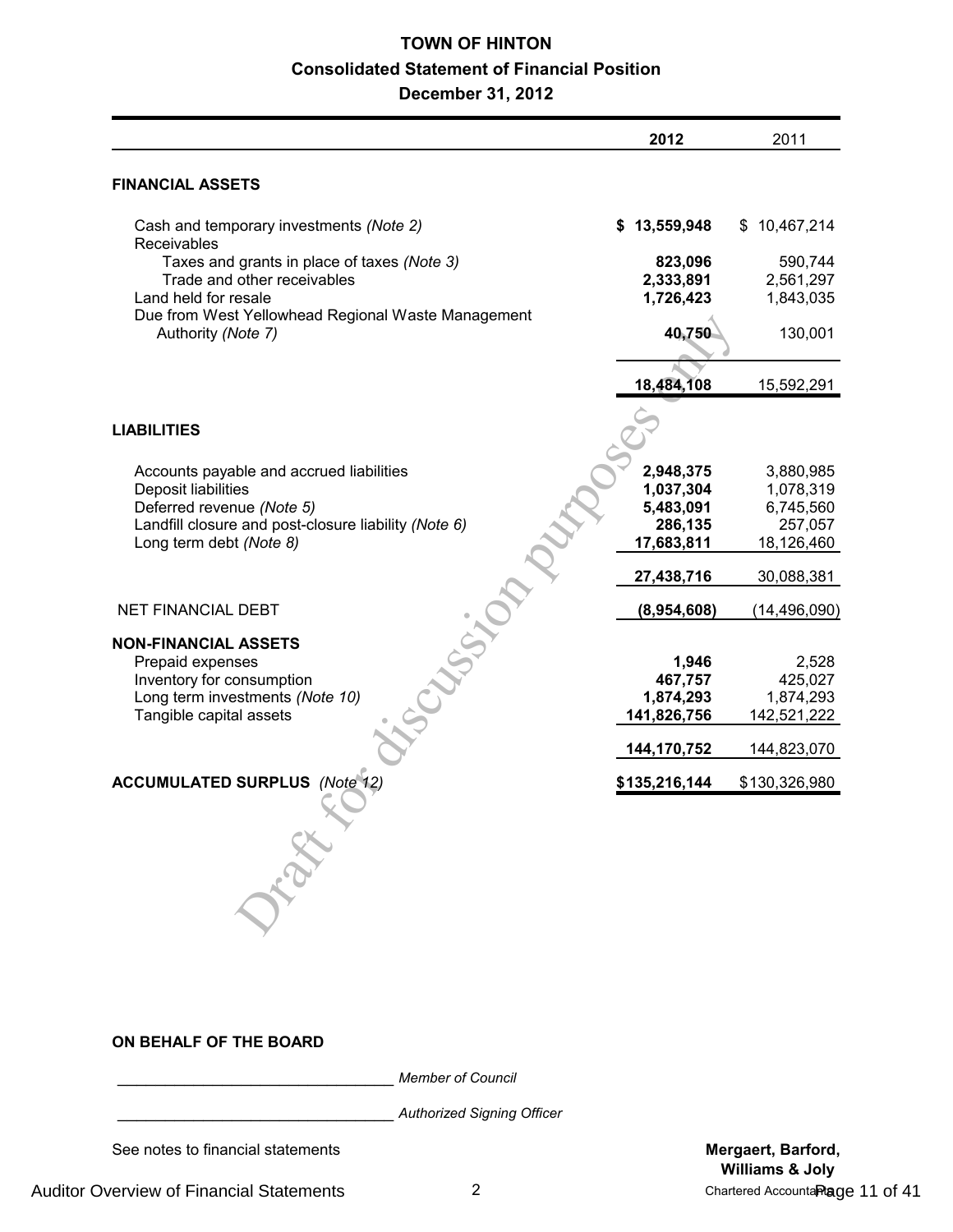# **TOWN OF HINTON Consolidated Statement of Operations Year Ended December 31, 2012**

|                                                                                     | (Unaudited)<br><b>Budget</b> | 2012                          | 2011                   |
|-------------------------------------------------------------------------------------|------------------------------|-------------------------------|------------------------|
|                                                                                     |                              |                               |                        |
| <b>REVENUE</b>                                                                      | 10,263,908<br>\$             |                               | \$                     |
| Net municipal taxes (Schedule 2)<br>Government transfers for operating (Schedule 3) |                              | 10,286,236<br>S.<br>3,149,453 | 9,607,817<br>2,315,773 |
|                                                                                     | 2,863,949                    |                               |                        |
| User fees and sales of goods                                                        | 5,257,706                    | 5,940,127                     | 4,799,327              |
| Fines                                                                               | 1,875,000                    | 1,561,270                     | 1,536,723              |
| Rentals                                                                             | 507,010                      | 538,891                       | 507,917                |
| <b>Franchise fees</b>                                                               | 969,734                      | 977,242                       | 552,676                |
| Investment income                                                                   | 52,000                       | 98,159                        | 63,644                 |
| Licenses and permits                                                                | 142,500                      | 130,411                       | 130,530                |
| Development levies                                                                  |                              | 127,958                       | 311,869                |
| Penalties and costs on taxes                                                        | 180,000                      | 171,136                       | 175,640                |
| Insurance proceeds                                                                  | 504,863                      | 243,116                       |                        |
| Other                                                                               | 35,400                       | 26,143                        | 255,702                |
| West Yellowhead Regional Waste Management                                           |                              |                               |                        |
| Authority                                                                           | 333,540                      | 465,732                       | 350,689                |
| Gain (loss) on disposal of tangible capital assets                                  | 14,000                       | 19,795                        | 345,137                |
|                                                                                     | 22,999,610                   | 23,735,669                    | 20,953,444             |
|                                                                                     |                              |                               |                        |
|                                                                                     |                              |                               |                        |
| <b>EXPENSES</b>                                                                     |                              |                               |                        |
| Legislative                                                                         | 448,960                      | 408,693                       | 432,813                |
| Administration                                                                      | 2,541,803                    | 2,538,709                     | 2,646,829              |
| Protective services                                                                 | 4,097,883                    | 4,174,267                     | 3,954,944              |
| Roads, streets, and equipment                                                       | 2,823,956                    | 4,716,158                     | 4,592,898              |
| Water, wastewater and waste management                                              | 1,832,888                    | 2,754,840                     | 2,414,219              |
| Family and community support                                                        | 1,080,379                    | 1,184,751                     | 1,090,265              |
| Planning and development                                                            | 1,743,553                    | 1,389,692                     | 1,438,353              |
| Recreation and parks                                                                | 4,044,109                    | 4,748,574                     | 4,518,604              |
| Culture                                                                             | 740,958                      | 916,123                       | 918,344                |
| West Yellowhead Regional Waste Management                                           |                              |                               |                        |
| Authority                                                                           | 342,720                      | 551,774                       | 485,709                |
|                                                                                     |                              |                               |                        |
|                                                                                     | 19,697,209                   | 23,383,581                    | 22,492,978             |
|                                                                                     |                              |                               |                        |
| EXCESS (SHORTFALL) OF REVENUE OVER                                                  |                              |                               |                        |
| <b>EXPENSES FROM OPERATIONS</b>                                                     | 3,302,401                    | 352,088                       | (1,539,534)            |
|                                                                                     |                              |                               |                        |
| <b>OTHER INCOME</b>                                                                 |                              |                               |                        |
| Government transfers for capital (Schedule 3)                                       | 350,000                      | 4,537,078                     | 3,639,167              |
| Contributed tangible capital assets                                                 |                              |                               | 70,689                 |
|                                                                                     |                              |                               |                        |
|                                                                                     | 350,000                      | 4,537,078                     | 3,709,856              |
| <b>EXCESS OF REVENUE OVER EXPENSES</b>                                              | 3,652,401                    | 4,889,166                     | 2,170,322              |
|                                                                                     |                              |                               |                        |
| ACCUMULATED SURPLUS, BEGINNING OF                                                   |                              |                               |                        |
| <b>YEAR</b>                                                                         | 130,326,981                  | 130,326,981                   | 128,156,659            |
| <b>ACCUMULATED SURPLUS, END OF YEAR</b>                                             |                              |                               |                        |
| (Note 12)                                                                           | \$133,979,382                |                               | \$130,326,981          |
|                                                                                     |                              | \$135,216,147                 |                        |
|                                                                                     |                              |                               |                        |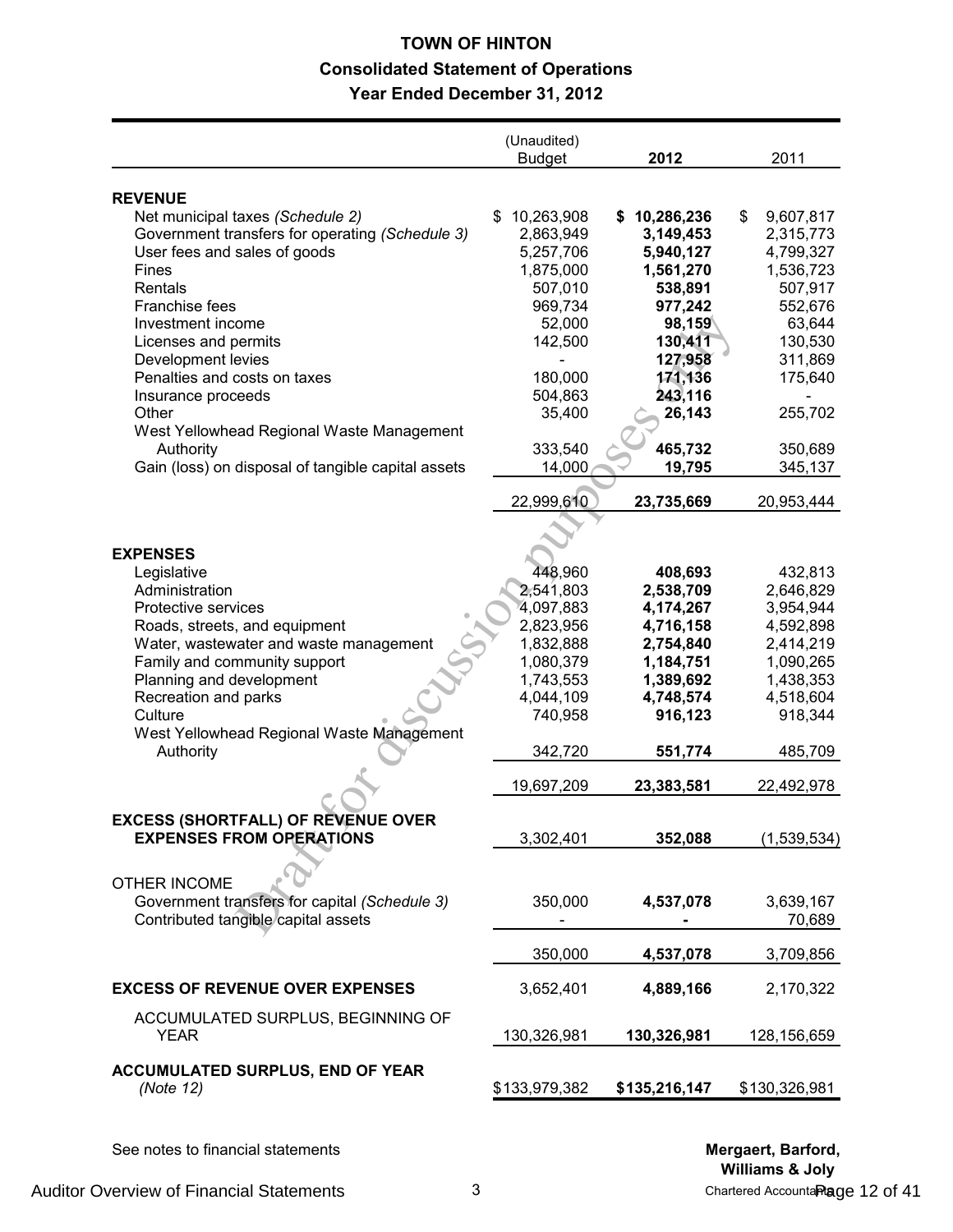# **TOWN OF HINTON Consolidated Statement of Changes in Accumulated Surplus Year Ended December 31, 2012**

|                                                                | Unrestricted<br>Surplus |               | Restricted<br>Surplus | Equity in<br><b>TCA</b> | 2012                        | 2011          |
|----------------------------------------------------------------|-------------------------|---------------|-----------------------|-------------------------|-----------------------------|---------------|
| <b>BALANCE -</b><br><b>BEGINNING OF</b><br><b>PERIOD</b>       | \$                      | 451,395<br>\$ | 5,480,823             |                         | \$124,394,762 \$130,326,980 | \$128,156,659 |
| Excess of revenue<br>over expenses                             |                         | 4,889,166     |                       |                         | 4,889,166                   | 2,170,322     |
| Unrestricted funds<br>designated for<br>future use             |                         | (8,370,168)   | 8,370,168             |                         |                             |               |
| <b>Restricted funds</b><br>used for tangible<br>capital assets |                         |               | (3,804,691)           | 3,804,691               |                             |               |
| Disposal of tangible<br>capital assets                         |                         | 6,705         |                       | (6,705)                 |                             |               |
| Annual amortization<br>expense                                 |                         | 4,492,452     |                       | (4,492,452)             |                             |               |
| Long term debt<br>issued                                       |                         | 1,427,000     |                       | (1,427,000)             |                             |               |
| Long term debt<br>repaid                                       |                         | (1,869,648)   |                       | 1,869,648               |                             |               |
| <b>BALANCE - END OF</b><br><b>PERIOD</b>                       | \$                      | 1,026,902     | \$10,046,300          |                         | \$124,142,944 \$135,216,146 | \$130,326,981 |
|                                                                | Drawn                   |               |                       |                         |                             |               |

See notes to financial statements **Mergaert, Barford, Mergaert, Barford,**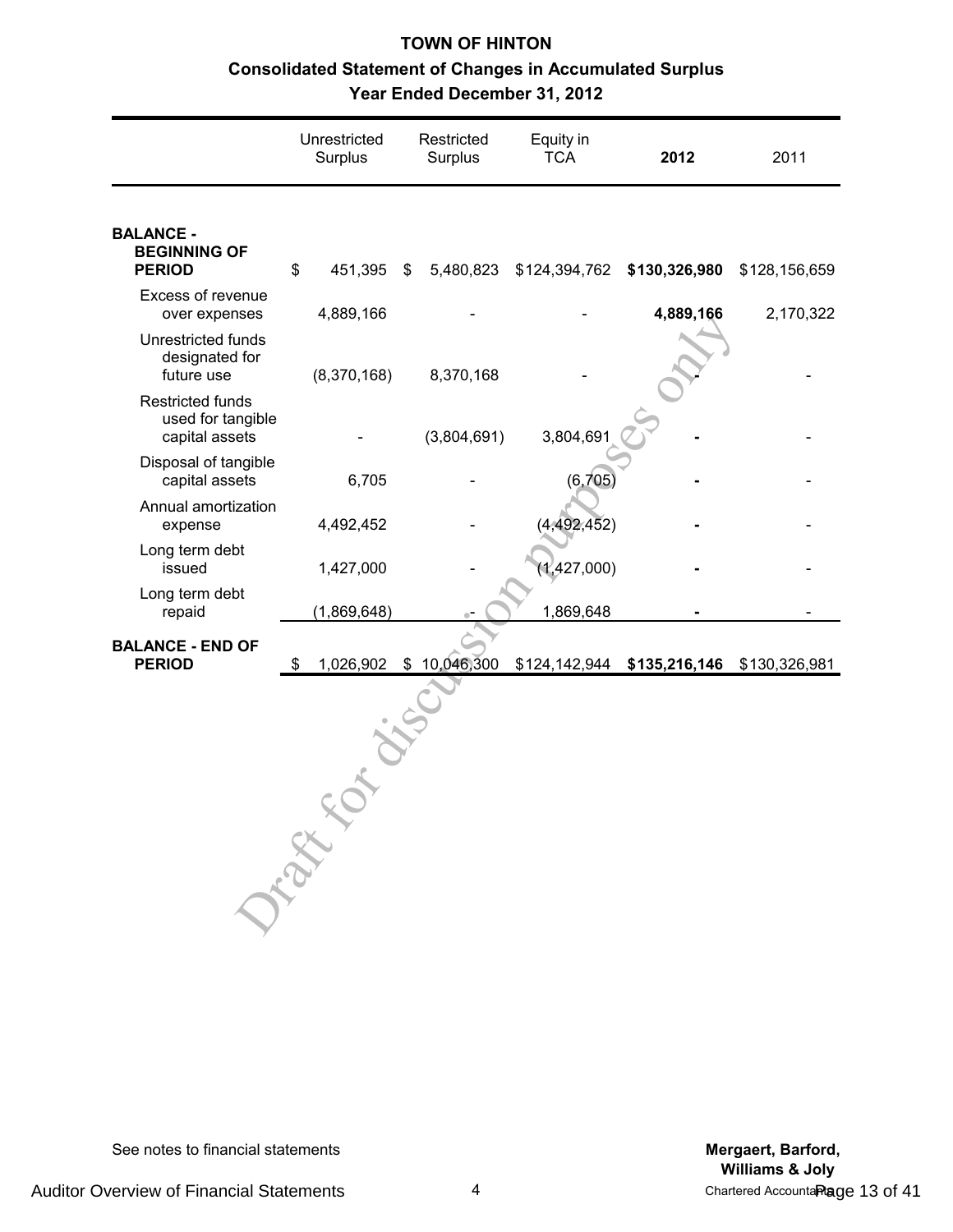# **TOWN OF HINTON Consolidated Statement of Change in Net Financial Assets (Debt) Year Ended December 31, 2012**

| 4,889,166<br>\$<br>(3,804,691)<br>4,492,452 | 2,170,322<br>\$<br>(8, 230, 666) |
|---------------------------------------------|----------------------------------|
|                                             |                                  |
|                                             | (70, 689)                        |
|                                             | 4,328,111                        |
| 26,500                                      | 446,000                          |
| (19, 795)                                   | (345, 137)                       |
| 694,466                                     | (3,872,381)                      |
|                                             | 1,627                            |
| (42, 730)                                   | (11, 674)                        |
|                                             | (120, 050)                       |
| (42, 148)                                   | (130, 097)                       |
| 5,541,484                                   | (1,832,156)                      |
| (14, 496, 089)                              | (12, 663, 933)                   |
|                                             | \$ (14,496,089)                  |
|                                             |                                  |
|                                             | 582<br>(8,954,605)               |

See notes to financial statements **Mergaert, Barford, Mergaert, Barford,**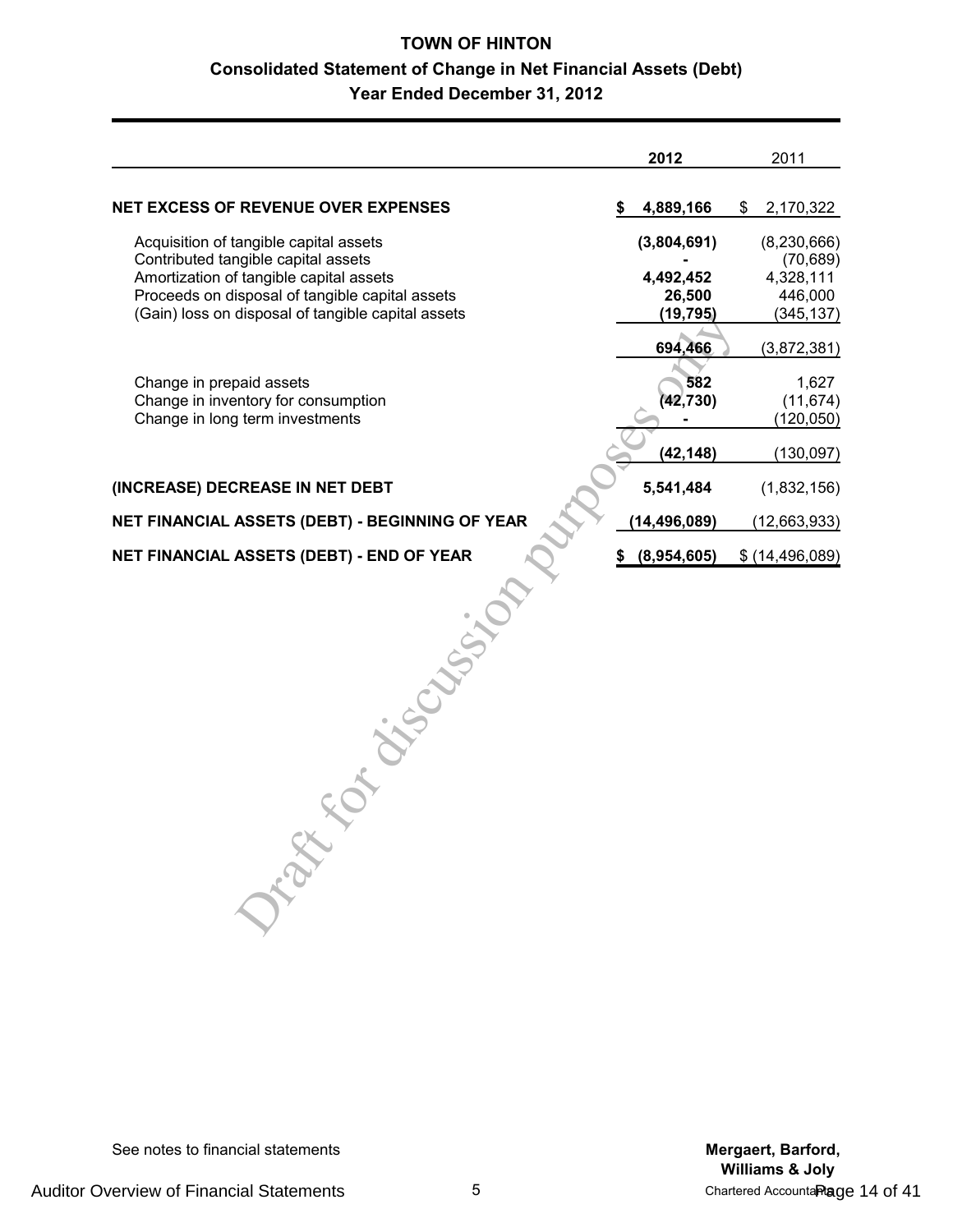# **TOWN OF HINTON Consolidated Statement of Cash Flows Year Ended December 31, 2012**

|                                                    |   | 2012             | 2011                    |
|----------------------------------------------------|---|------------------|-------------------------|
| <b>OPERATING ACTIVITIES</b>                        |   |                  |                         |
| Excess of revenue over expenses                    | S | 4,889,166        | \$<br>2,170,322         |
| Items not affecting cash:                          |   |                  |                         |
| Amortization of tangible capital assets            |   | 4,492,452        | 4,328,111               |
| (Gain) loss on disposal of tangible capital assets |   | (19, 795)        | (345, 137)              |
| Contributed tangible capital assets                |   |                  | (70, 689)               |
|                                                    |   | 9,361,823        | 6,082,607               |
|                                                    |   |                  |                         |
| Changes in non-cash working capital:               |   |                  |                         |
| Taxes and grants in place of taxes                 |   | (232, 352)       | 198,475                 |
| Trade and other receivables                        |   | 227,406          | 1,222,167               |
| Land held for resale                               |   | 116,612          | (155, 853)              |
| Prepaid expenses<br>Inventory for consumption      |   | 582<br>(42, 730) | 1,627                   |
| Accounts payable and accrued liabilities           |   | (932, 611)       | (11, 674)<br>(216, 788) |
| Due to West Yellowhead Regional Waste Management   |   |                  |                         |
| Authority                                          |   | 89,251           | (1,016,627)             |
| Deposit liabilities                                |   | (41, 015)        | (26,005)                |
| Deferred revenue                                   |   | (1, 262, 469)    | 2,396,402               |
| Landfill closure and post-closure liability        |   | 29,078           | (153, 330)              |
|                                                    |   |                  |                         |
|                                                    |   | (2,048,248)      | 2,238,394               |
| Cash flow from operating activities                |   | 7,313,575        | 8,321,001               |
| <b>INVESTING ACTIVITIES</b>                        |   |                  |                         |
| Acquisition of tangible capital assets             |   | (3,804,691)      | (8, 230, 666)           |
| Proceeds on disposal of tangible capital assets    |   | 26,500           | 446,000                 |
| Long term investments                              |   |                  | (120, 050)              |
|                                                    |   |                  |                         |
| Cash flow used by investing activities             |   | (3,778,191)      | (7,904,716)             |
| <b>FINANCING ACTIVITIES</b>                        |   |                  |                         |
| Proceeds from long term financing                  |   | 1,427,000        | 3,000,000               |
| Repayment of long term debt                        |   | (1,869,648)      | (1,581,776)             |
| Cash flow from (used by) financing activities      |   | (442,648)        | 1,418,224               |
| <b>INCREASE IN CASH FLOW</b>                       |   | 3,092,736        | 1,834,509               |
| Cash - beginning of year                           |   | 10,467,214       | 8,632,706               |
| <b>CASH - END OF YEAR (Note 2)</b>                 |   | \$13,559,950     | \$10,467,215            |
|                                                    |   |                  |                         |
|                                                    |   |                  |                         |
|                                                    |   |                  |                         |
| CASH EI OWS SHDDI EMENTADY INEODMATION             |   |                  |                         |

#### **CASH FLOWS SUPPLEMENTARY INFORMATION**

Interest paid **\$ 770,759** \$ 767,673

See notes to financial statements **Mergaert, Barford, Mergaert, Barford,**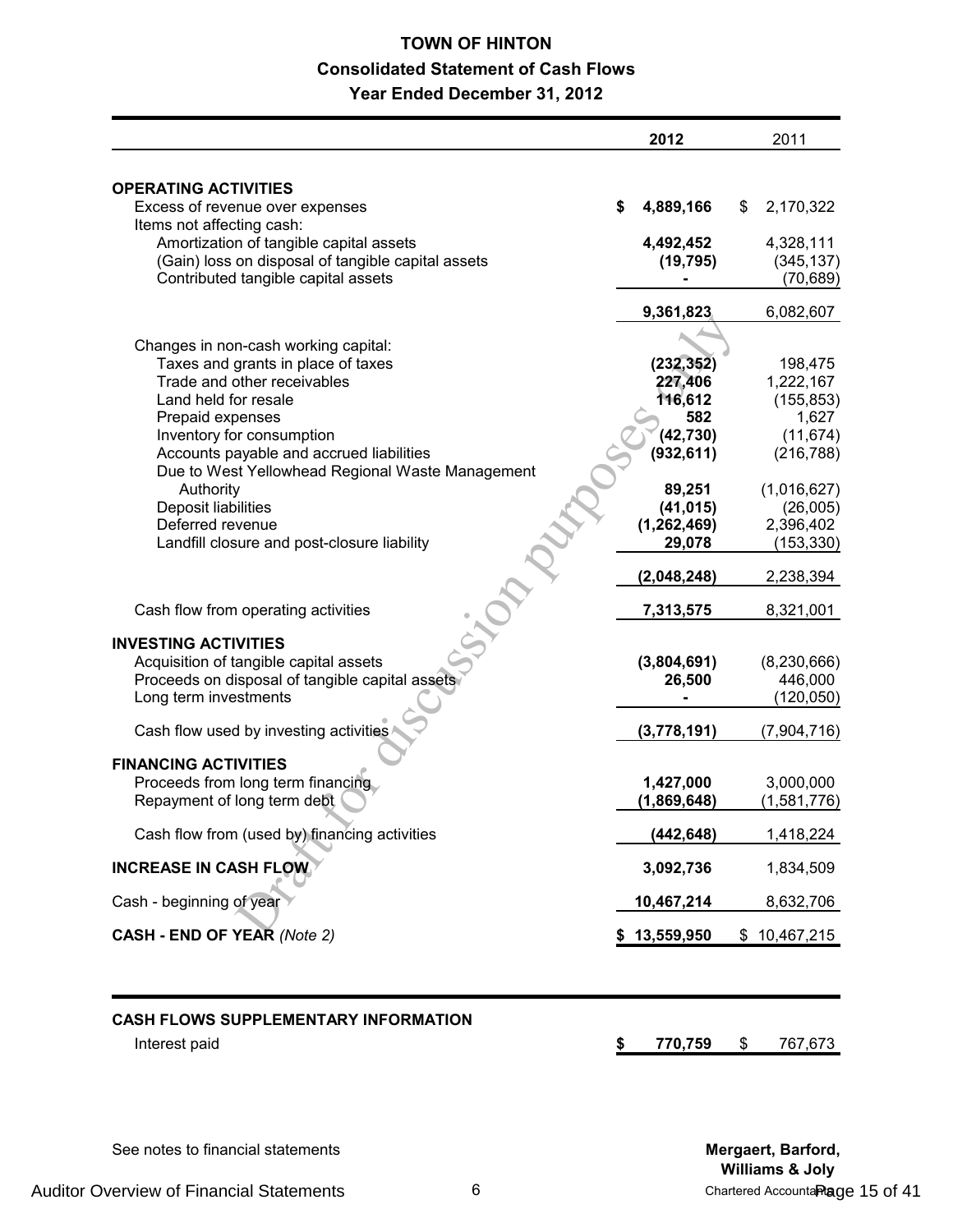# **Consolidated Schedule of Tangible Capital Assets** *(Schedule 1)*

**Year Ended December 31, 2012**

|                                                                      |     | Land             |     | Land<br>Improvements                                    | <b>Buildings</b> | Engineered<br><b>Structures</b>          | Machinery and<br>Equipment | Vehicles     | 2012                                  | 2011          |
|----------------------------------------------------------------------|-----|------------------|-----|---------------------------------------------------------|------------------|------------------------------------------|----------------------------|--------------|---------------------------------------|---------------|
| <b>COST</b>                                                          |     |                  |     |                                                         |                  |                                          |                            |              |                                       |               |
| <b>BALANCE, BEGINNING OF YEAR</b><br>Acquisition of tangible capital |     |                  |     | \$18,439,355 \$12,648,068 \$38,437,903 \$123,235,615 \$ |                  |                                          | 7,600,098 \$               |              | 2,830,274 \$203,191,313 \$195,294,425 |               |
| assets                                                               |     |                  |     | 1,251,286                                               | 156,500          | 281,998                                  | 435,311                    | 281,260      | 2,406,355                             | 13,729,225    |
| Construction in progress                                             |     |                  |     | 160,872                                                 | 223,543          | 1,052,404                                |                            | (38, 484)    | 1,398,335                             | (5,427,870)   |
| Disposal of tangible capital assets                                  |     |                  |     |                                                         |                  |                                          | (53, 141)                  |              | (53, 141)                             | (404, 467)    |
| <b>BALANCE, END OF YEAR</b>                                          |     |                  |     | \$18,439,355 \$14,060,226 \$38,817,946 \$124,570,017 \$ |                  |                                          | 7,982,268 \$               |              | 3,073,050 \$206,942,862 \$203,191,313 |               |
| <b>ACCUMULATED AMORTIZATION</b>                                      |     |                  |     |                                                         |                  |                                          |                            |              |                                       |               |
| BALANCE, BEGINNING OF YEAR                                           | \$  | $\blacksquare$   | \$  | 5,143,032 \$                                            | 9,205,722 \$     | 41,042,563 \$                            | 4,039,499 \$               | 1,239,275 \$ | 60,670,091 \$                         | 56,645,583    |
| Annual amortization                                                  |     |                  |     | 538,419                                                 | 1,068,535        | 2,160,488                                | 558,063                    | 166,946      | 4,492,451                             | 4,328,111     |
| Accumulated amortization on                                          |     |                  |     |                                                         |                  |                                          |                            |              |                                       |               |
| disposals                                                            |     |                  |     |                                                         |                  |                                          | (46, 436)                  |              | (46, 436)                             | (303, 603)    |
| <b>BALANCE, END OF YEAR</b>                                          | \$. |                  | \$. | 5,681,451 \$                                            |                  | 10,274,257 \$43,203,051 \$               | 4,551,126 \$               | ,406,221     | $$65,116,106$$ 60,670,091             |               |
|                                                                      |     |                  |     |                                                         |                  |                                          |                            |              |                                       |               |
| <b>NET BOOK VALUE OF TANGIBLE</b>                                    |     |                  |     |                                                         |                  |                                          |                            |              |                                       |               |
| <b>CAPITAL ASSETS</b>                                                |     | $$18,439,355$ \$ |     |                                                         |                  | 8,378,775 \$ 28,543,689 \$ 81,366,966 \$ | $3,431,142$ \$             |              | ,666,829 \$141,826,756 \$142,521,222  |               |
|                                                                      |     |                  |     |                                                         |                  |                                          |                            |              |                                       |               |
| 2011 NET BOOK VALUE OF TANGIBLE                                      |     |                  |     |                                                         |                  |                                          |                            |              |                                       |               |
| <b>CAPITAL ASSETS</b>                                                |     | $$18,439,355$ \$ |     |                                                         |                  | 7,505,036 \$ 29,232,181 \$ 82,193,052 \$ | 3,560,599 \$               | 1,590,999    |                                       | \$142,521,222 |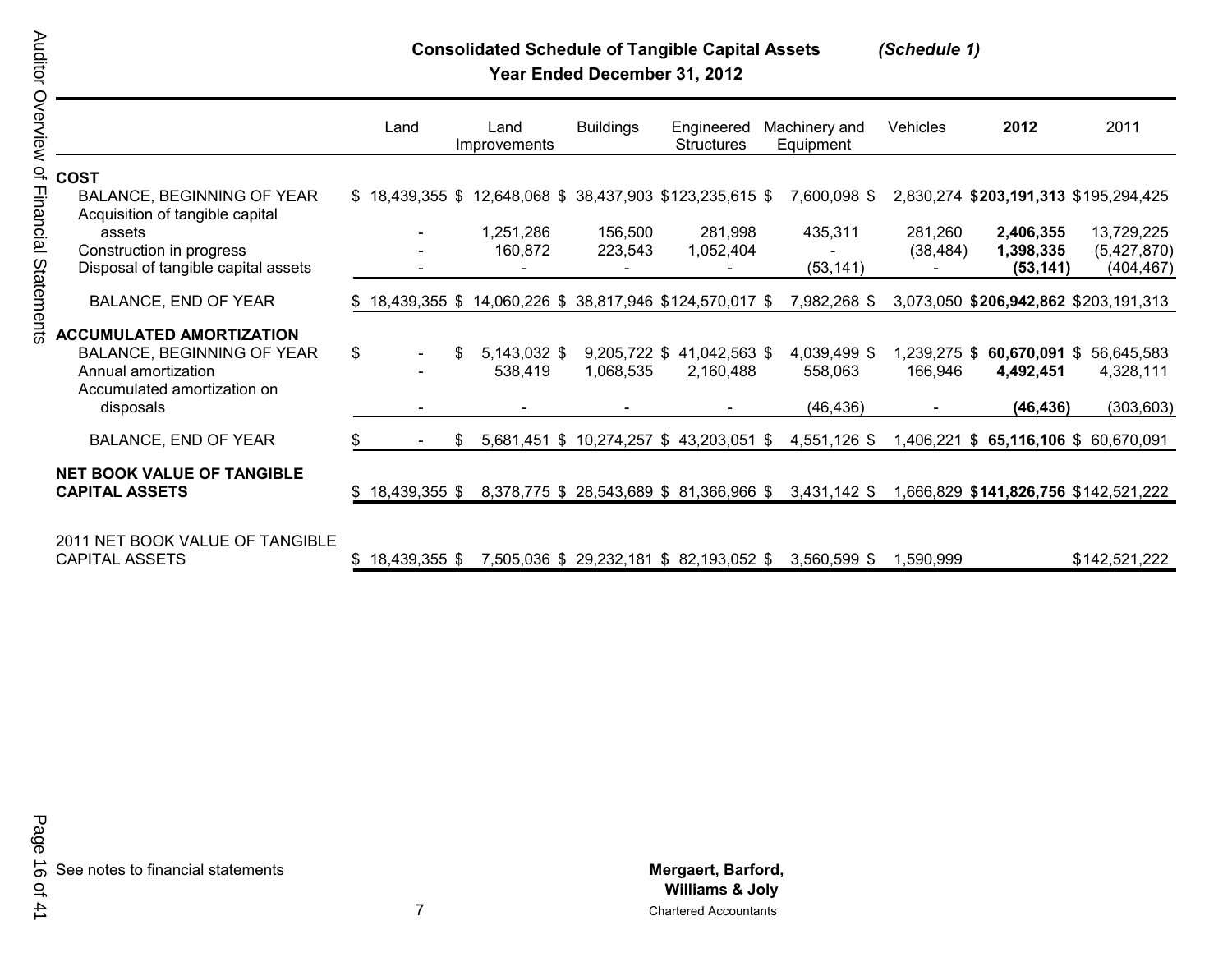# **TOWN OF HINTON Consolidated Schedule of Property and Other Taxes** *(Schedule 2)* **Year Ended December 31, 2012**

|                                                                                                                 | 2012                              | 2011                                  |
|-----------------------------------------------------------------------------------------------------------------|-----------------------------------|---------------------------------------|
| <b>TAXATION</b><br>Real property taxes<br>Linear property taxes<br>Government grants in place of property taxes | \$13,963,709<br>280,682<br>75,312 | 13,032,300<br>S.<br>262,431<br>73,609 |
| Special assessments and local improvement taxes                                                                 | 49,188<br>14,368,891              | 65,291<br>13,433,631                  |
| <b>REQUISITIONS</b><br>Education requisition                                                                    | 3,857,663                         | 3,613,252                             |
| <b>Evergreens Seniors Foundation</b>                                                                            | 224.992<br>4,082,655              | 212,562<br>3,825,814                  |
| <b>NET MUNICIPAL TAXES</b>                                                                                      | 10,286,236                        | 9,607,817<br>S                        |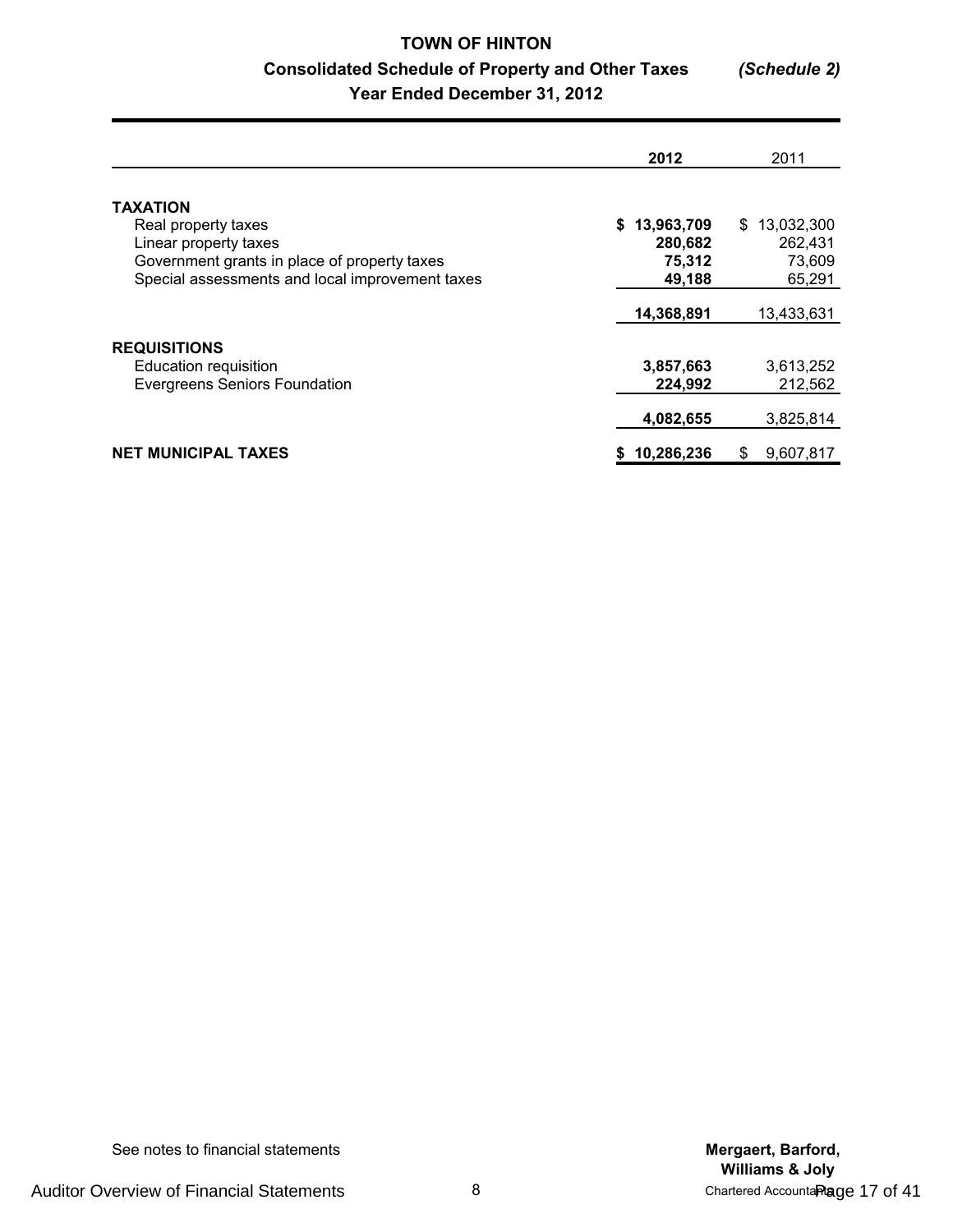# **TOWN OF HINTON Consolidated Schedule of Government Transfers** *(Schedule 3)* **Year Ended December 31, 2012**

|                                                                                                                                                      | 2012                          | 2011                            |
|------------------------------------------------------------------------------------------------------------------------------------------------------|-------------------------------|---------------------------------|
| <b>TRANSFERS FOR OPERATING</b><br>Provincial government conditional transfers<br>Local government transfers                                          | \$<br>1,485,149<br>1.664.304  | \$<br>1,237,100<br>1,078,673    |
|                                                                                                                                                      | 3,149,453                     | 2,315,773                       |
| <b>TRANSFERS FOR CAPITAL</b><br>Federal government conditional transfers<br>Provincial government conditional transfer<br>Local government transfers | 39,923<br>4,461,541<br>35,614 | 1,381,879<br>2,248,066<br>9,222 |
|                                                                                                                                                      | 4,537,078                     | 3,639,167                       |
| TOTAL GOVERNMENT TRANSFERS                                                                                                                           | 7,686,531<br>\$               | 5,954,940<br>\$                 |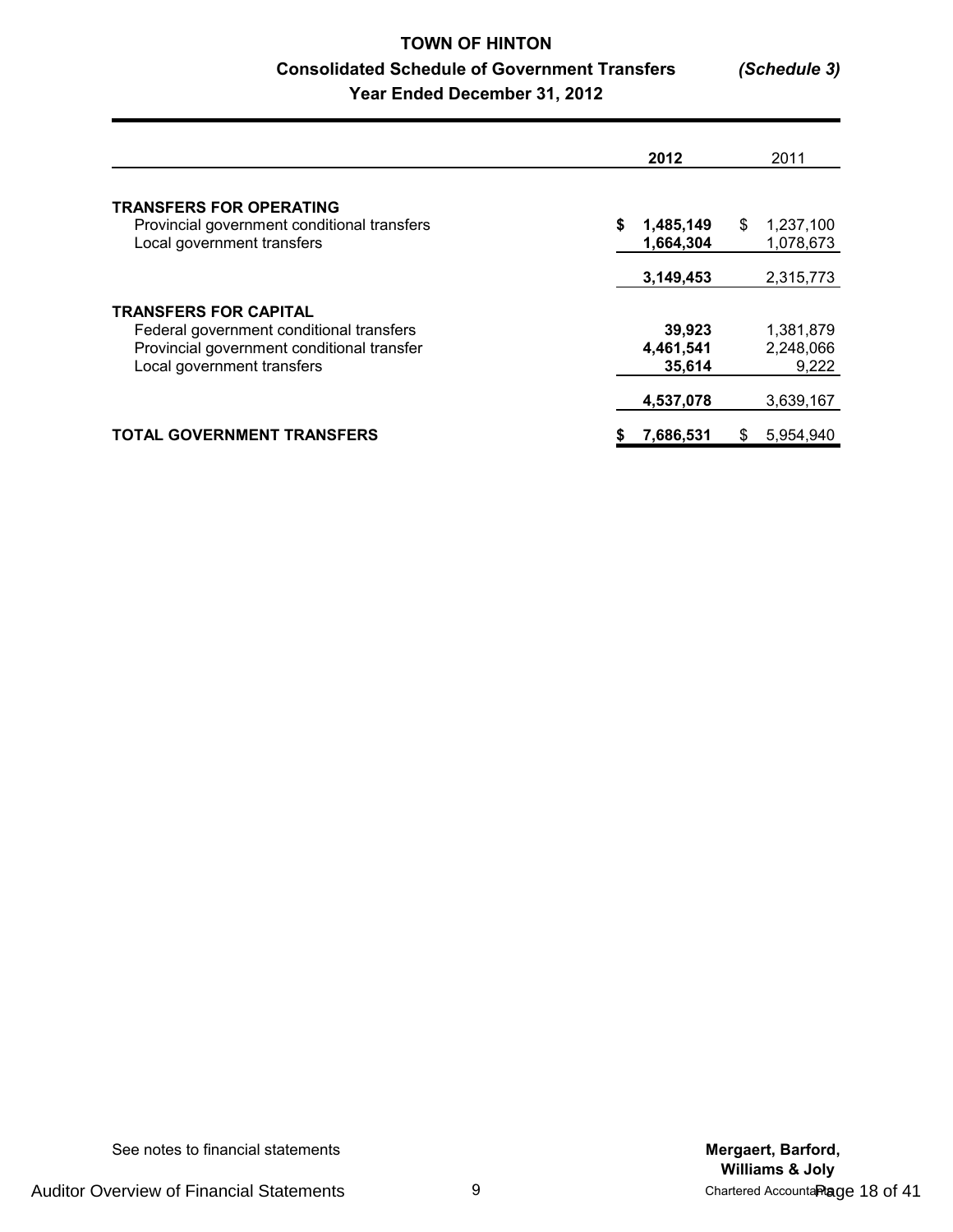# **TOWN OF HINTON Consolidated Schedule of Expenses by Object** *(Schedule 4)* **Year Ended December 31, 2012**

|                                            | <b>Budget</b><br>(Unaudited) |            | 2012 |            |    | 2011       |  |
|--------------------------------------------|------------------------------|------------|------|------------|----|------------|--|
| <b>EXPENSES</b>                            |                              |            |      |            |    |            |  |
| Salaries, wages and benefits               | \$                           | 9,560,015  | S.   | 9,183,627  | \$ | 8,895,592  |  |
| Contracted and general services            |                              | 5,367,552  |      | 4,979,324  |    | 4,653,296  |  |
| Materials, goods, supplies and utilities   |                              | 3,268,954  |      | 3,122,967  |    | 3,153,250  |  |
| Provision for (recovery of) allowances     |                              | 4,000      |      | 468        |    | 2,806      |  |
| Transfers to local boards and agencies     |                              | 294,000    |      | 343,409    |    | 282,446    |  |
| Transfers to individuals and organizations |                              | 47,200     |      | 53,693     |    | 51,280     |  |
| Bank charges and short-term interest       |                              | 2,800      |      | 4.895      |    | 3,326      |  |
| Interest on capital long-term debt         |                              | 791,268    |      | 762,178    |    | 778,870    |  |
| West Yellowhead Regional Waste Management  |                              |            |      |            |    |            |  |
| Authority                                  |                              | 342,720    |      | 440,569    |    | 344,002    |  |
| Amortization of tangible capital assets    |                              | 18,700     |      | 4,492,452  |    | 4,328,111  |  |
|                                            | \$                           | 19,697,209 |      | 23,383,582 | S. | 22,492,979 |  |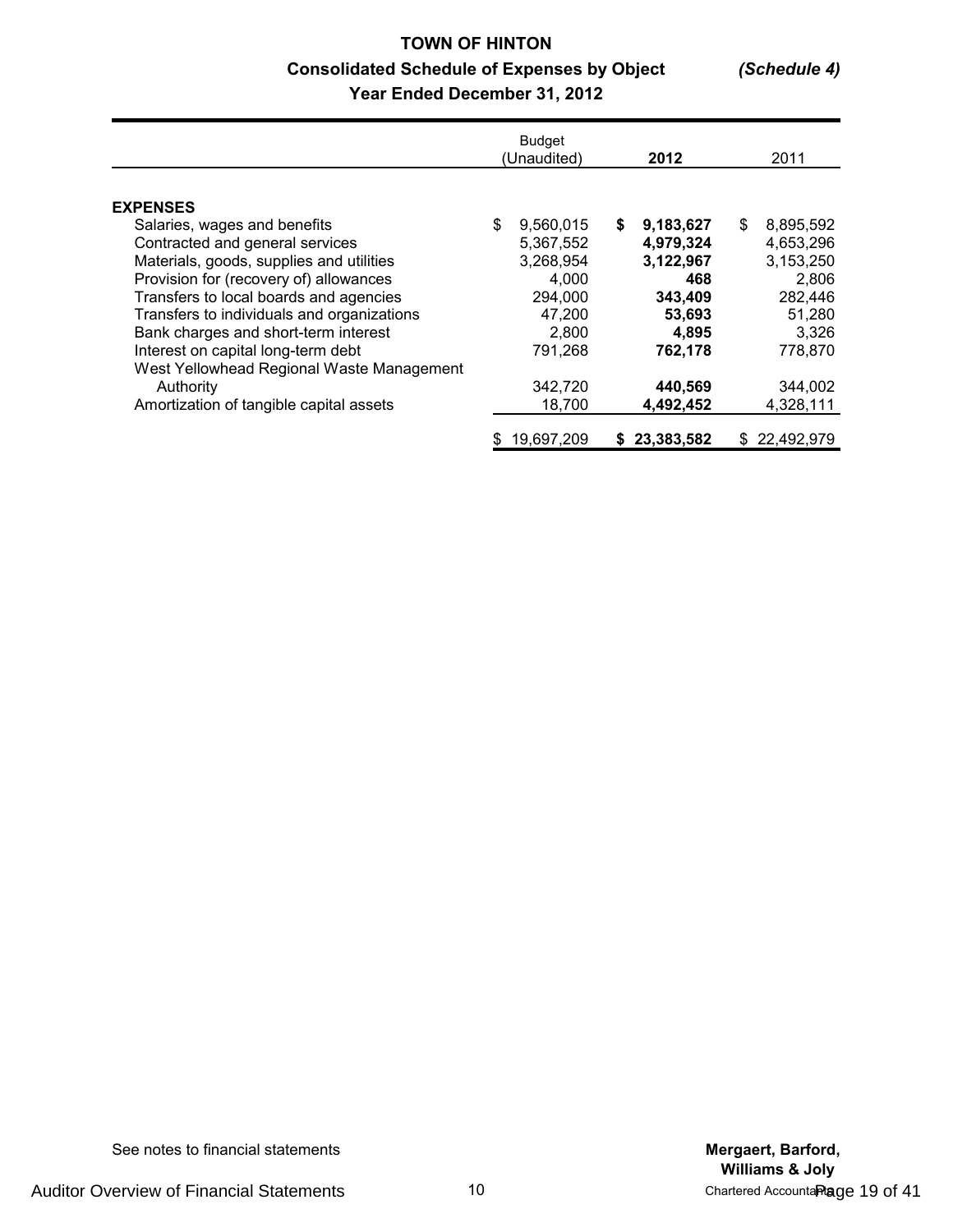#### 1. SUMMARY OF SIGNIFICANT ACCOUNTING POLICIES

The consolidated financial statements of the Town of Hinton are the representations of management prepared in accordance with generally accepted accounting principles for local governments established by the Public Sector Accounting Board of the Canadian Institute of Chartered Accountants. Significant aspects of the accounting polices adopted by the town are as follows:

#### Reporting Entity

The consolidated financial statements reflect the assets, liabilities, revenues and expenditures, changes in accumulated surplus and change in financial position of the reporting entity. This entity is comprised of the municipal operations plus all of the organizations that are owned or controlled by the town and are, therefore, accountable to the town Council for the administration of their financial affairs and resources. Included with the municipality are the following:

#### Town of Hinton Municipal Library

Town of Hinton Family and Community Support Services

Proportionate consolidation of the West Yellowhead Waste Management Authority (51%)

The schedule of taxes levied also includes requisitions for education, health, social and other external organizations that are not part of the municipal reporting entity.

The statements exclude trust assets that are administered for the benefit of external parties. Interdepartmental and organizational transactions and balances are eliminated.

#### Basis of Accounting

The financial statements are prepared using the accrual basis of accounting. The accrual basis of accounting records revenue as it is earned and measurable. Expenses are recognized as they are incurred and measurable based upon receipt of goods or services and/or the legal obligation to pay.

Funds from external parties and earnings thereon restricted by agreement or legislation are accounted for as deferred revenue until used for the purpose specified.

Government transfers, contributions and other amounts are received from third parties pursuant to legislation, regulation or agreement and may only be used for certain programs, in the completion of specific work, or for the purchase of tangible capital assets. In addition, certain user charges and fees are collected for which the related services have yet to be performed. Revenue is recognized in the period when the related expenses are incurred, services performed or the tangible capital assets are acquired.

#### Use of Estimates

The preparation of financial statements in conformity with Canadian generally accepted accounting principles requires management to make estimates and assumptions that affect the reported amount of assets and liabilities and disclosure of contingent assets and liabilities at the date of the financial statements, and the reported amounts of revenue and expenditure during the period. Where measurement uncertainty exists, the financial statements have been prepared within reasonable limits of materiality. Actual results could differ from those estimates.

*(continues)*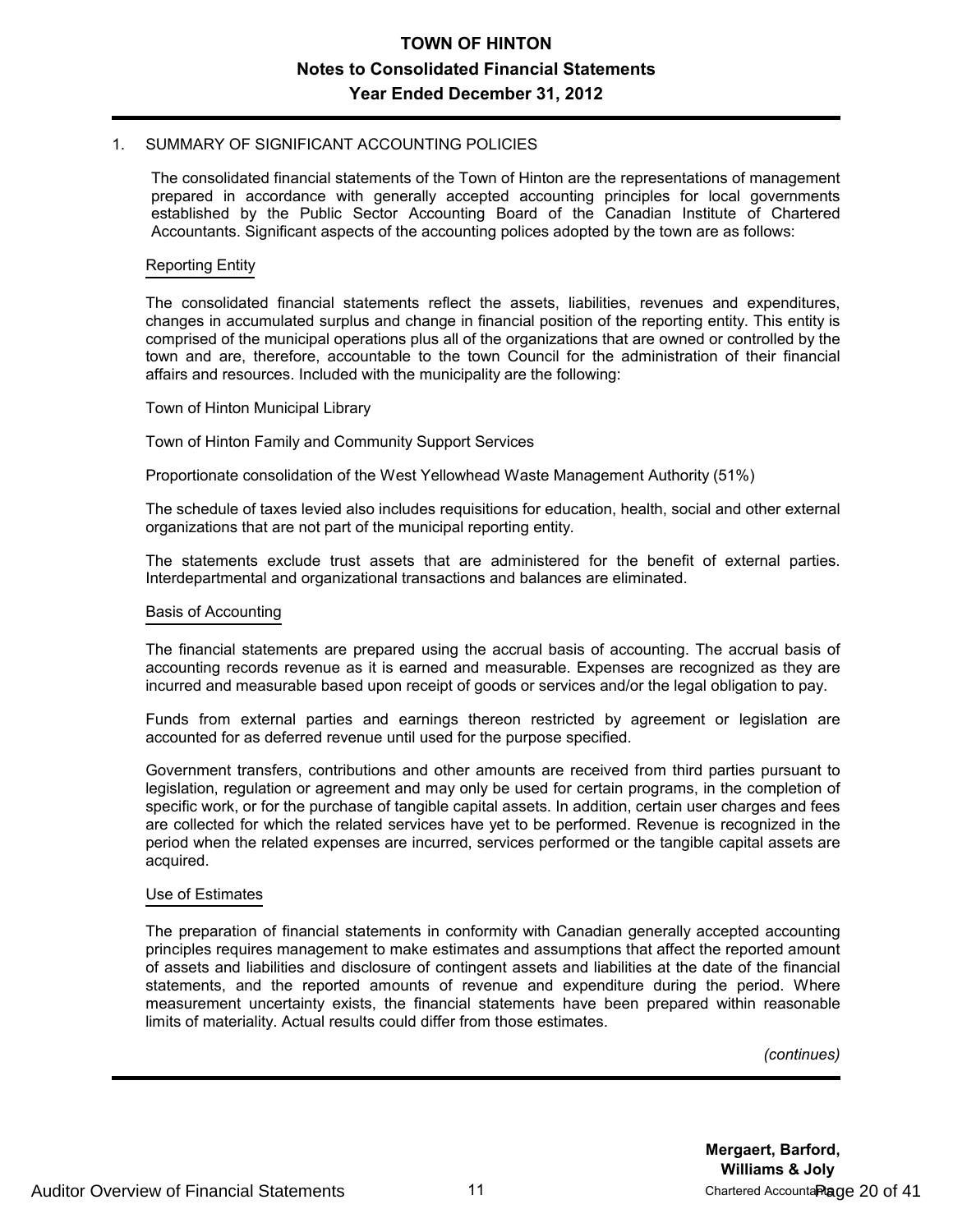#### 1. SUMMARY OF SIGNIFICANT ACCOUNTING POLICIES *(continued)*

#### Investments

Investments are recorded at amortized cost. Investment premiums and discounts are amortized on the net present value basis over the term of the respective investments. When there has been a loss in value that is other than a temporary decline, the respective investment is written down to recognize the loss.

#### Requisition Over-levy and Under-levy

Over-levies and under-levies arise from the difference between the actual property tax levy made to cover each requisition and the actual amount requisitioned.

If the actual levy exceeds the requisition, the over-levy is accrued as a liability and property tax revenue is reduced. Where the actual levy is less than the requisition amount, the under-levy is accrued as a receivable and property tax revenue is increased.

Requisition tax rates in the subsequent year are adjusted for any over-levies or under-levies of the prior year.

#### Land held for Resale

Land held for resale is recorded at the lower of cost or net realizable value. Cost includes costs for land acquisition and improvements required to prepare the land for servicing such as clearing, stripping and leveling charges. Related development costs incurred to provide infrastructure such as water and wastewater services, roads, sidewalks and street lighting are recorded as physical assets under the respective function.

#### Prepaid Local Improvement Charges

Construction and borrowing costs associated with local improvement projects are recovered through annual special assessments during the period of the related borrowings. These levies are collectable from property owners for work performed by the municipality.

Where a taxpayer has elected to prepay the outstanding local improvement charges, such amounts are recorded as deferred revenue. Deferred revenue is amortized to revenue on a straight line basis over the remaining term of the related borrowings.

In the event that the prepaid amounts are applied against the related borrowings, the deferred revenue is amortized to revenue by an amount equal to the debt repayment.

#### Landfill Closure and Post-Closure Liability

Pursuant to the Alberta Environmental Protection and Enhancement Act, the town is required to fund the closure of its landfill site and provide for post-closure care of the facility. Closure and post-closure activities include the final clay cover, landscaping, as well as surface and ground water monitoring, leachate control, and visual inspection. The requirement is being provided for over the estimated remaining life of the landfill site based on usage.

*(continues)*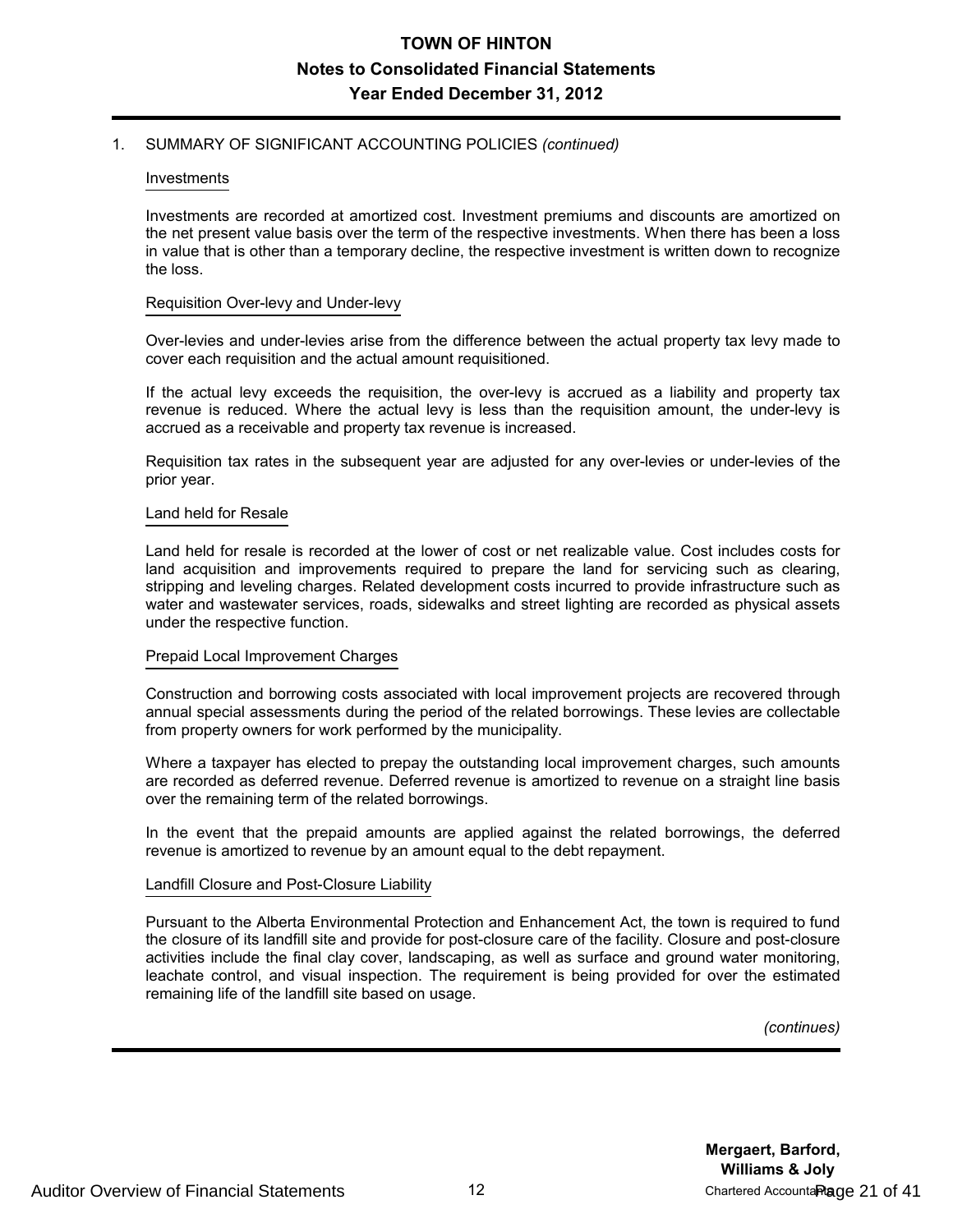#### 1. SUMMARY OF SIGNIFICANT ACCOUNTING POLICIES *(continued)*

#### Government Transfers

Government transfers are the transfer of assets from senior levels of government that are not the result of an exchange transaction, are not expected to be repaid in the future, or the result of a direct financial return.

Government transfers are recognized in the financial statements as revenue in the period in which events giving rise to the transfer occur, providing the transfers are authorized, any eligibility criteria have been met, and reasonable estimates of the amounts can be determined.

#### Non-Financial Assets

Non-financial assets are not available to discharge existing liabilities and are held for use in the provision of services. They have useful lives extending beyond the current year and are not intended for sale in the normal course of operations. The change in non-financial assets during the year, together with the excess of revenues over expenses, provides the consolidated Change in Net Financial Assets (Debt) for the year.

1. Contributions of Tangible Capital Assets

Tangible capital assets received as contributions are recorded at fair value at the date of receipt and also are recorded as revenue.

2. Leases

Leases are classified as capital or operating leases. Leases which transfer substantially all of the benefits and risks incidental to ownership of property are accounted for as capital leases. All other leases are accounted for as operating leases and the related lease payments are charged to expenses as incurred.

3. Inventory for consumption

Inventories held for consumption are recorded at the lower of cost and replacement cost.

4. Cultural and Historical Tangible Capital Assets

Works of art for display are not recorded as tangible capital assets but are disclosed.

*(continues)*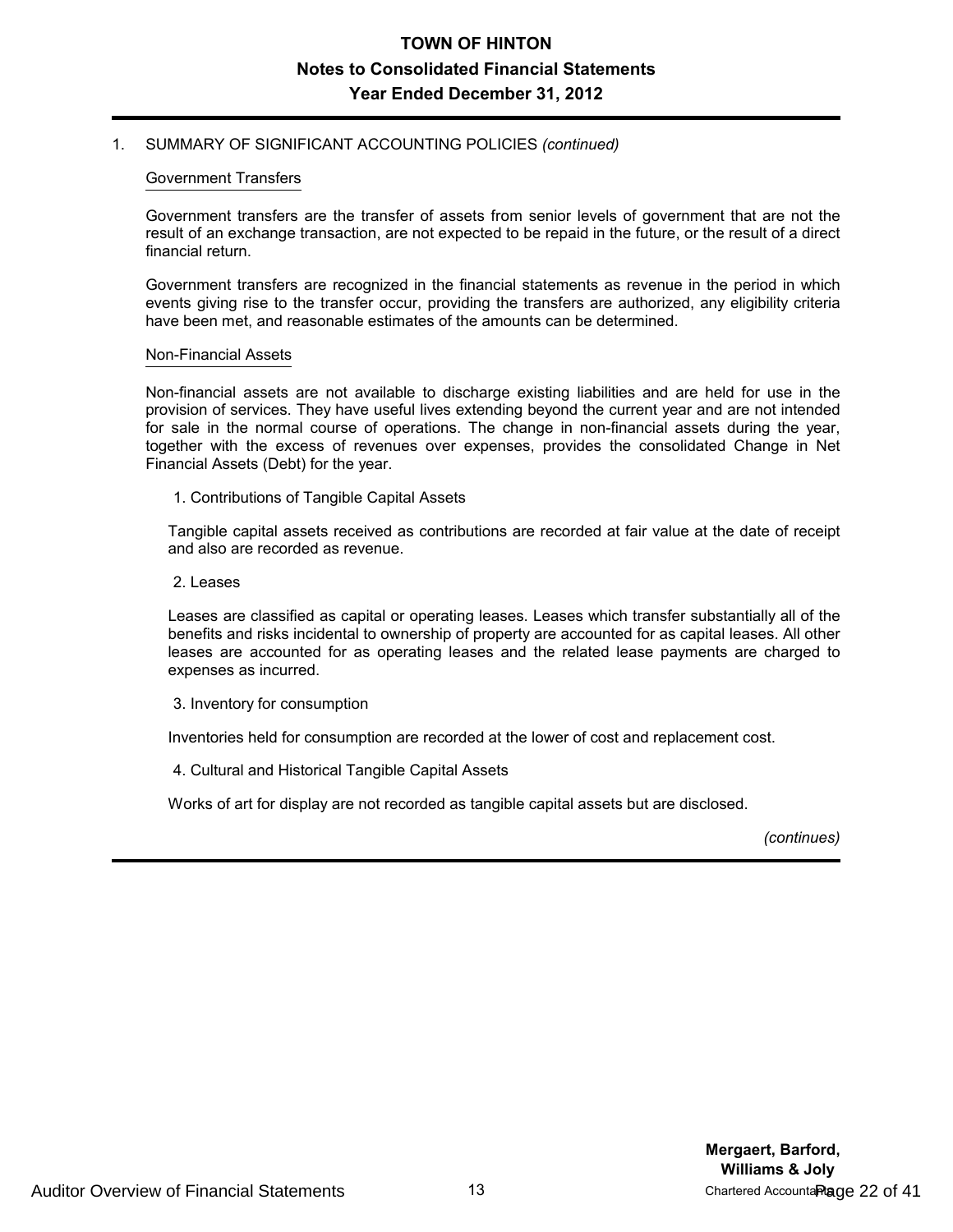#### 1. SUMMARY OF SIGNIFICANT ACCOUNTING POLICIES *(continued)*

#### Tangible capital assets

Tangible capital assets are stated at cost less accumulated amortization. Tangible capital assets are amortized over their estimated useful lives at the following rates and methods:

| Land                                       |                                | non-amortizable                              |
|--------------------------------------------|--------------------------------|----------------------------------------------|
| Land improvements                          | 15 - 50 years                  | straight-line method                         |
| <b>Buildings</b>                           | 50 years                       | straight-line method                         |
| Engineered structures:                     |                                |                                              |
| Roadway system                             | 10 - 70 years                  | straight-line method                         |
| Water distribution system                  | 45 - 100 years                 | straight-line method                         |
| Wastewater treatment<br>system             | 45 - 100 years                 | straight-line method                         |
| Storm system                               | 75 - 100 years                 | straight-line method                         |
| Machinery and equipment<br><b>Vehicles</b> | 5 - 25 years<br>$5 - 25$ years | straight-line method<br>straight-line method |
|                                            |                                |                                              |

#### 2. CASH AND TEMPORARY INVESTMENTS

|                               | 2012                      | 2011                         |
|-------------------------------|---------------------------|------------------------------|
| Cash<br>Temporary investments | \$3,117,981<br>10,441,968 | 4,073,724<br>\$<br>6,393,490 |
|                               | \$13,559,949              | \$10,467,214                 |

Temporary investments are short-term deposits with original maturities of three months or less.

Included in cash and temporary investments is a restricted amount of \$5,467,045 (2011 - \$6,483,723) received from various government grants and held exclusively for the completion of approved projects (Note 5).

#### 3. TAXES AND GRANTS IN PLACE OF TAXES RECEIVABLE

|                                                           | 2012 |                    |   | 2011               |  |  |
|-----------------------------------------------------------|------|--------------------|---|--------------------|--|--|
| Current taxes and grants in place of taxes<br>Tax arrears | 5    | 433,162<br>389,934 | S | 353,618<br>237,126 |  |  |
|                                                           |      | 823,096            | S | 590,744            |  |  |

#### 4. BANK INDEBTEDNESS

The Alberta Treasury Branches revolving loan is authorized to a limit of \$1,900,000 of which \$ nil was used at December 31, 2012 (2011 - \$ nil). The account bears interest at prime, is due on demand and secured by a general security agreement.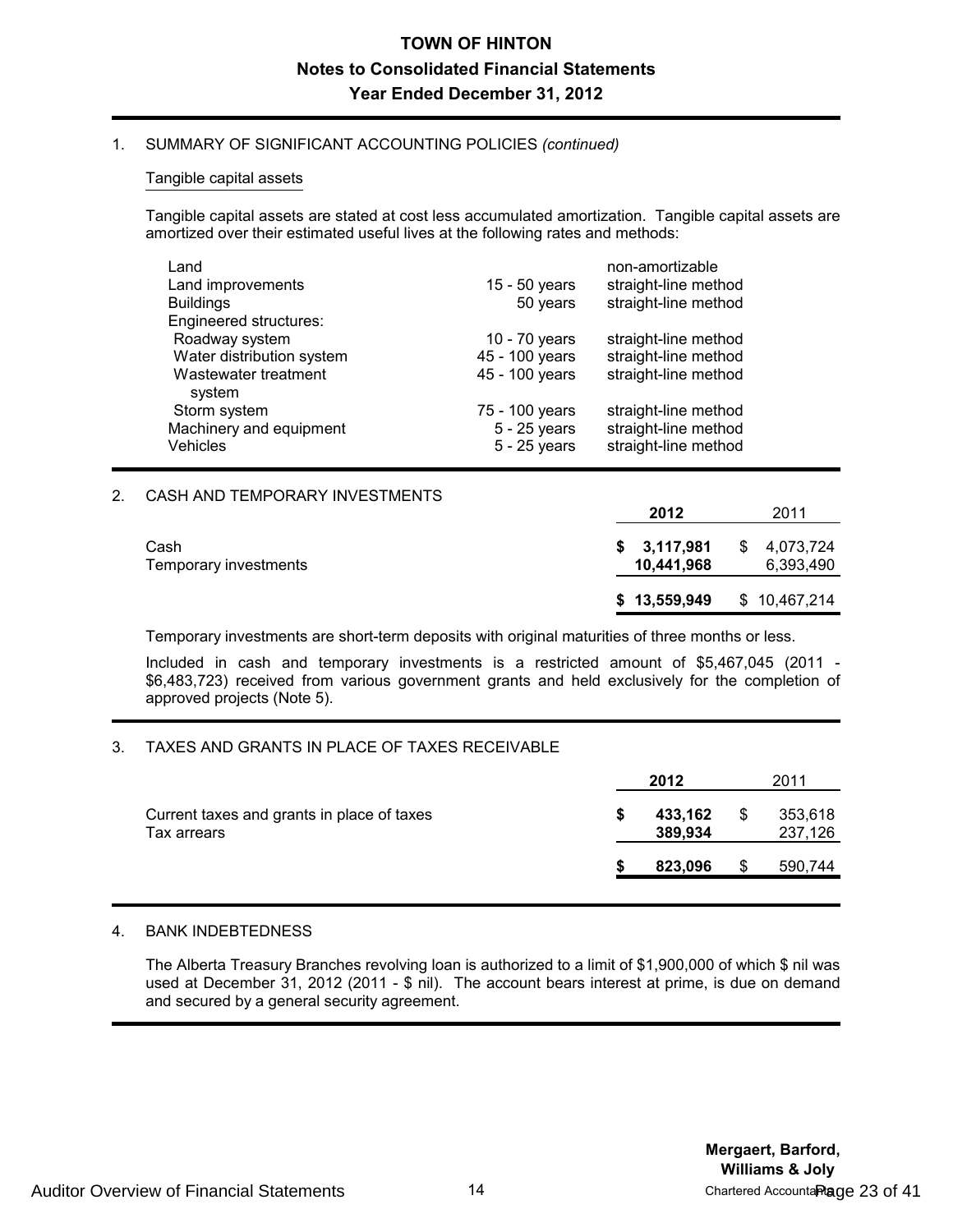### 5. DEFERRED REVENUE

|                                                                                                                               | 2012                                       | 2011                                       |
|-------------------------------------------------------------------------------------------------------------------------------|--------------------------------------------|--------------------------------------------|
| Prepaid local improvement charges<br>Parent Link West network grant<br>Municipal Policing Assistance grant<br>Other operating | \$<br>16,046<br>35,219<br>69,650<br>35,529 | \$<br>18,721<br>43.793<br>69,538<br>35,529 |
| Subtotal operating                                                                                                            | 156,444                                    | 167,581                                    |
| Green Municipal Fund<br>Government of Alberta Municipal Housing and Capital                                                   | 926,148                                    | 945,437                                    |
| Enhancement                                                                                                                   | 401,229                                    | 526,841                                    |
| Municipal Sustainability Initiative                                                                                           | 1,147,076                                  | 2,488,049                                  |
| <b>Federal Gas Tax Fund</b>                                                                                                   |                                            | 547,548                                    |
| Street Improvements Program                                                                                                   | 1,801,544                                  | 1,299,058                                  |
| Community donations received for splash park                                                                                  |                                            | 495,981                                    |
| Insurance proceeds for Roxy theatre                                                                                           |                                            | 243,116                                    |
| CFEP grant for performing arts centre                                                                                         | 1,000,000                                  |                                            |
| Early childhood grant                                                                                                         | 44,299                                     |                                            |
| Other capital                                                                                                                 | 6,350                                      | 31,949                                     |
|                                                                                                                               | 5,483,090                                  | \$<br>6,745,560                            |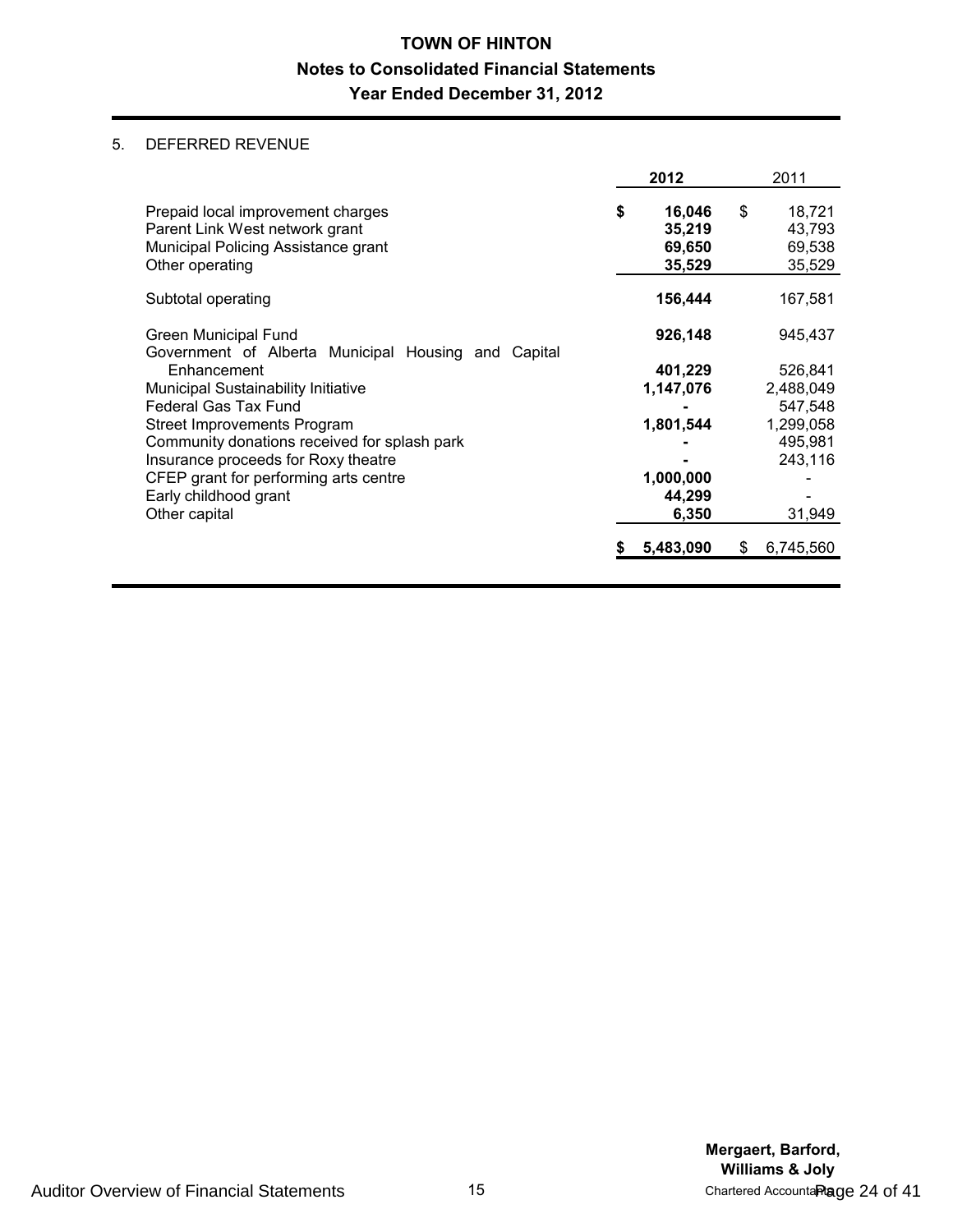#### 6. LANDFILL CLOSURE AND POST-CLOSURE LIABILITY

Alberta environmental law requires closure and post-closure care of landfill sites, which includes final covering and landscaping, pumping of ground water and leachates from the site, and ongoing environmental monitoring, site inspections and maintenance.

The estimated total liability is based on the cost required in today's dollars for closure and postclosure activities for 25 years after closure.

The accrued liability portion is based on the cumulative capacity used at year end compared to the estimated total landfill capacity. The total capacity of the site is estimated at 2.223 million cubic metres. The estimated remaining capacity of the landfill site is 1.762 (2011 – 1.790) million cubic metres. The existing landfill site is expected to reach capacity in approximately the year 2072.

The authority has not designated assets for settling closure and post-closure liabilities.

|                                                                                                                           |                | 2012                                      |                | 2011                                       |
|---------------------------------------------------------------------------------------------------------------------------|----------------|-------------------------------------------|----------------|--------------------------------------------|
| Estimated closure costs<br>Estimated post-closure costs                                                                   | \$             | 2,572,974<br>2,025,000                    | \$             | 2,572,974<br>2,025,000                     |
|                                                                                                                           | S              | 4,597,974                                 | S              | 4,597,974                                  |
| Estimated capacity remaining<br>Portion of total liability remaining to be recognized                                     | \$             | 79.28 %<br>3,645,274                      | \$             | 80.52 %<br>3,702,289                       |
| Estimated capacity used<br>Accrued liability portion<br>Less: closure disbursements<br>Closure and post-closure liability | \$<br>\$<br>\$ | 20.72%<br>952,700<br>(391,652)<br>561,048 | \$<br>\$<br>\$ | 19.48 %<br>895,685<br>(391,652)<br>504,033 |
| Town of Hinton's 51% proportionate share                                                                                  | \$             | 286,134                                   | \$             | 257,057                                    |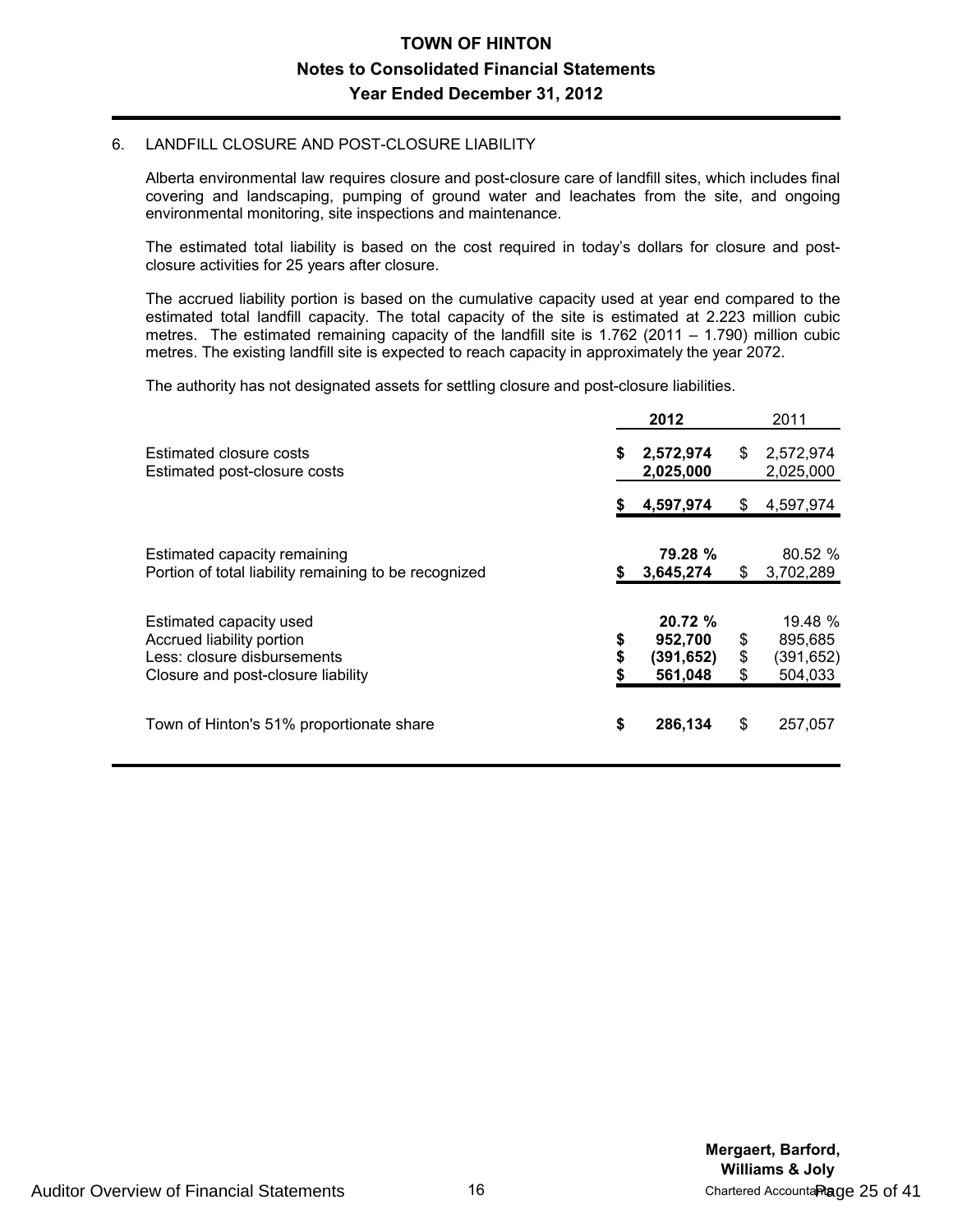#### 7. DUE FROM (TO) WEST YELLOWHEAD REGIONAL WASTE MANAGEMENT AUTHORITY

The Town of Hinton, Yellowhead County and the Town of Edson established the West Yellowhead Regional Waste Management Authority to construct, maintain, control and manage a regional solid waste disposal system. The proportionate share of ownership, management and liability of the Authority held by each member as follows:

| The Town of Hinton       | 51.0% |
|--------------------------|-------|
| <b>Yellowhead County</b> | 24.5% |
| The Town of Edson        | 24.5% |

The parties have agreed to proportionately share costs associated with expenditures arising from the operation of the Authority. The proportions are based on each member's volume of municipal solid waste hauled and deposited to the system for disposal, relative to the total tonnage of solid waste hauled and deposited by all members.

The Town's proportionate share of the West Yellowhead Regional Waste Management Authority is included in these consolidated financial statements.

The amounts due to the West Yellowhead Regional Waste Management Authority are non-interest bearing with no set terms of repayment.

During the year, the town of Hinton paid \$198,840 (2011 - \$150,000) to the Authority for landfill use and charged the Authority \$66,500 (2011 - \$66,300) in management fees.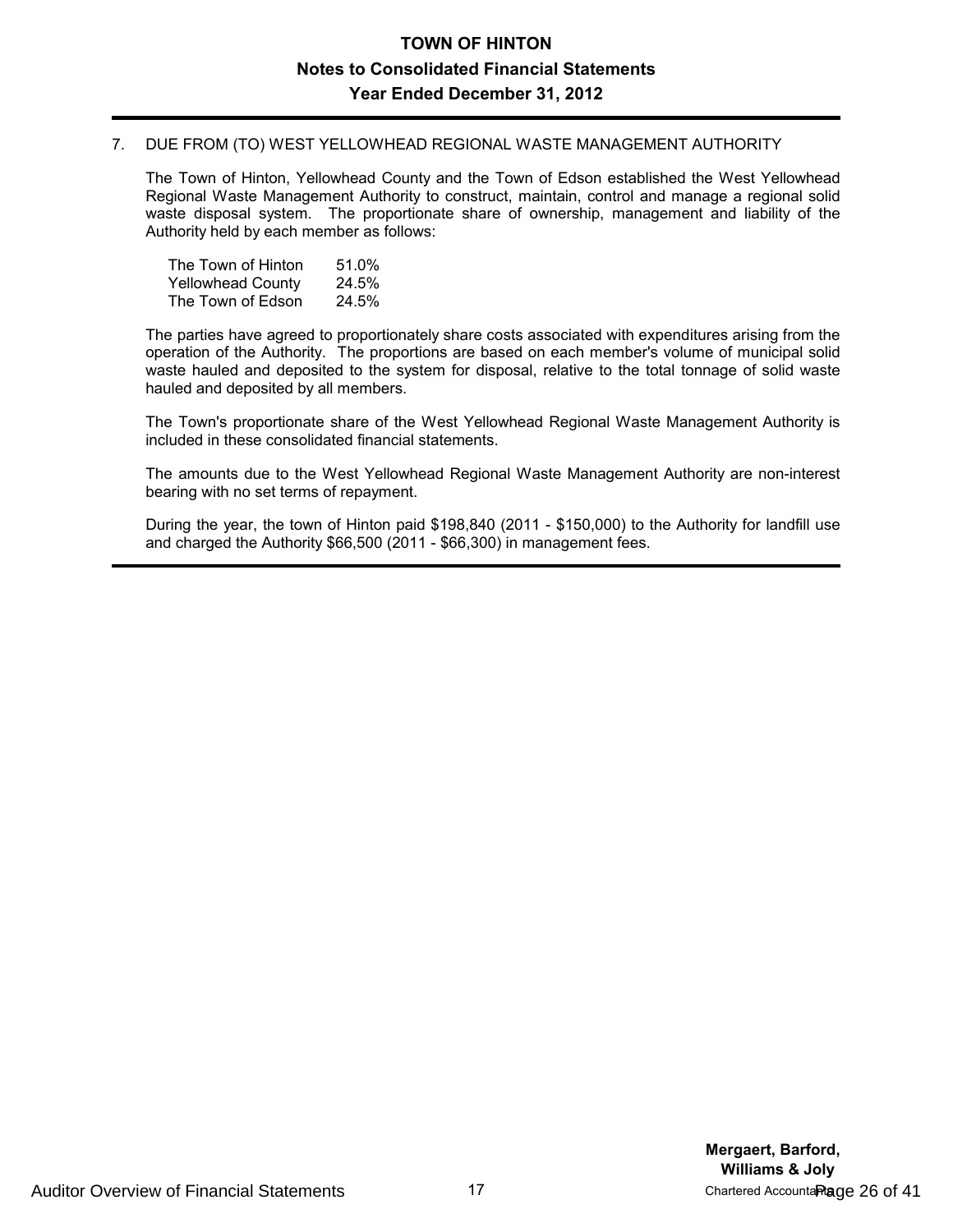#### 8. LONG-TERM DEBT

|                                           | 2012                    | 2011                    |
|-------------------------------------------|-------------------------|-------------------------|
| Tax supported debt<br>Self supported debt | \$17,525,333<br>158,478 | \$17,956,798<br>169,662 |
|                                           | \$17,683,811            | \$18,126,460            |

Principal and interest payments are due as follows:

|              | Principal              |    | Interest           |  | Total                  |
|--------------|------------------------|----|--------------------|--|------------------------|
| 2013         | 2.080.004              | S  | 719,307            |  | 2,799,311              |
| 2014<br>2015 | 2,081,110<br>2,165,095 |    | 629,749<br>545,763 |  | 2,710,859<br>2,710,858 |
| 2016         | 2,252,699              |    | 458.159            |  | 2,710,858              |
| 2017         | 2,344,087              |    | 366,772            |  | 2,710,859              |
| Thereafter   | 6,760,817              |    | 852,662            |  | 7,613,479              |
|              | \$17.683.812           | S. | 3,572,412          |  | \$21,256,224           |

Debenture debt is repayable to the Alberta Capital Financing Authority and bears interest at rates ranging from 2.286% to 11.375% per annum and matures in periods 2013 through 2025. Long term debt is issued on the credit and security of the Town at large.

The amounts due to the Canada Mortgage and Housing Corporation bear interest at rates of 4.31% and 8.25%, mature February 2027 and January 2021, and are repayable in blended monthly installments of \$607 and blended annual installments of \$13,203 respectively. Long term debt is issued on the credit and security of the Town at large.

The amount due to the Hinton Housing Authority bears interest at 8.25%, matures January 2018, and is repayable in blended annual installments of \$406. Long term debt is issued on the credit and security of the Town at large.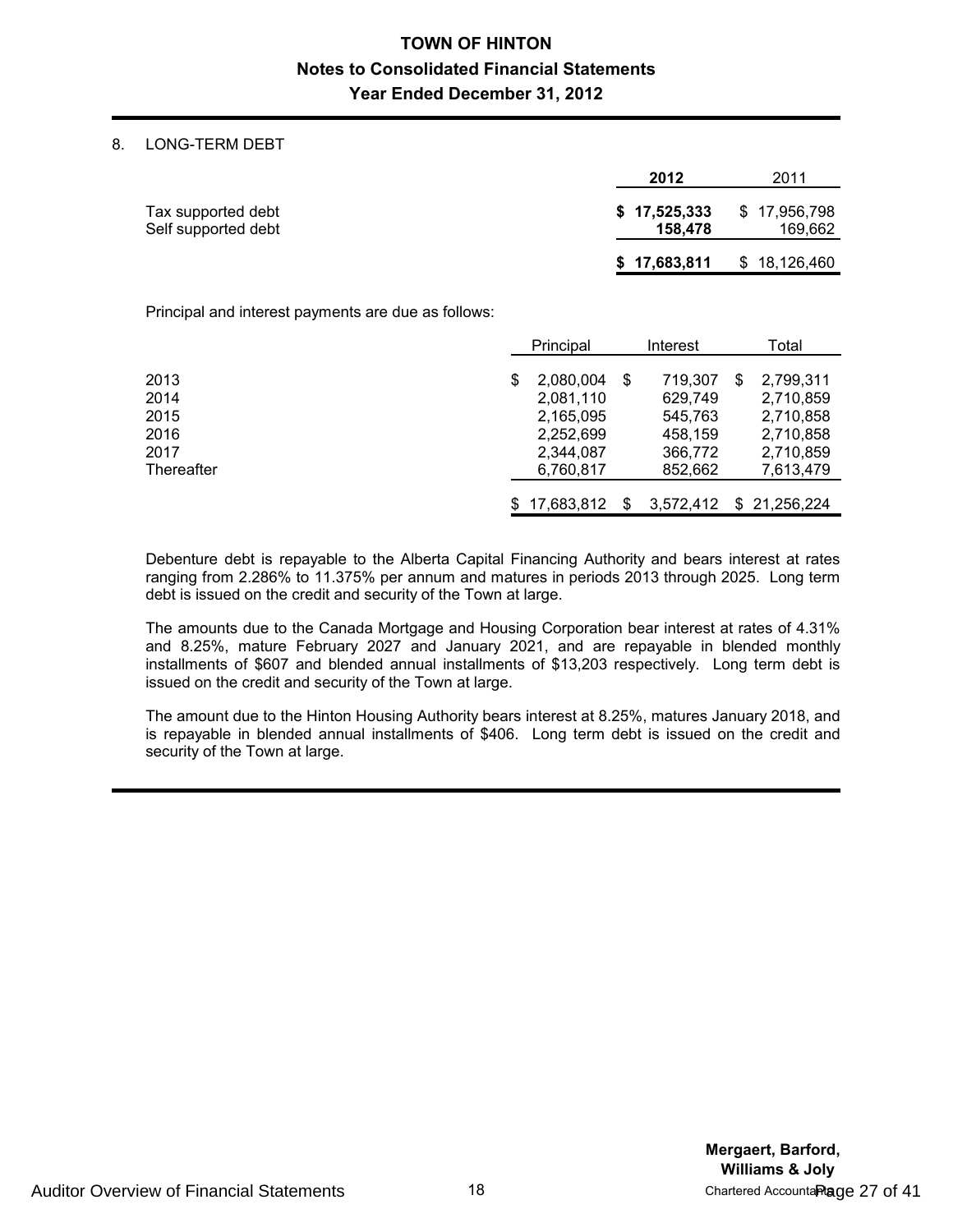#### 9. DEBT LIMITS

Section 276(2) of the Municipal Government Act requires that debt and debt limits as defined by Alberta Regulation 255/00 for the Town of Hinton be disclosed as follows:

|                                                                                 | 2012                                          | 2011                                           |
|---------------------------------------------------------------------------------|-----------------------------------------------|------------------------------------------------|
| Total debt limit<br>Total debt<br>Total debt guaranteed for other organizations | \$34,958,325<br>(17,683,811)<br>(1, 412, 455) | \$ 31,443,998<br>(18, 126, 460)<br>(1,407,672) |
| Amount of debt limit unused                                                     | 15,862,059                                    | 11,909,866<br>S.                               |
| Debt servicing limit<br>Debt servicing                                          | 5,826,387<br>S<br>(2,799,311)                 | 5,240,666<br>S<br>(2,640,407)                  |
| Amount of debt servicing limit unused                                           | 3,027,076                                     | 2,600,259<br>S                                 |

The debt limit is calculated at 1.5 times revenue of the municipality (as defined in Alberta Regulations 255/00) and the debt service limit is calculated at 0.25 times such revenue. Incurring debt beyond these limitations requires approval by the Minister of Municipal Affairs. These thresholds are guidelines used by Alberta Municipal Affairs to identify municipalities which could be at financial risk if further debt is acquired. The calculation taken alone does not represent the financial stability of the municipality. Rather, the financial statements must be interpreted as a whole.

| 10. | LONG TERM INVESTMENTS                                                                           | 2012                                            |    | 2011                                              |
|-----|-------------------------------------------------------------------------------------------------|-------------------------------------------------|----|---------------------------------------------------|
|     | Investment in GP Highway Maintenance storage facility<br>Investment in Happy Creek Estates      | \$<br>671,429<br>1,202,864                      | \$ | 671,429<br>1,202,864                              |
|     |                                                                                                 | 1,874,293                                       | S  | 1,874,293                                         |
|     | EQUITY IN TANGIBLE CAPITAL ASSETS                                                               |                                                 |    |                                                   |
|     |                                                                                                 | 2012                                            |    | 2011                                              |
|     | Tangible capital assets (Schedule 1)<br>Accumulated amortization (Schedule 1)<br>Long-term debt | \$206,942,862<br>(65, 116, 106)<br>(17,683,811) |    | \$203,191,313<br>(60, 670, 091)<br>(18, 126, 460) |
|     |                                                                                                 | \$124,142,945                                   |    | \$124,394,762                                     |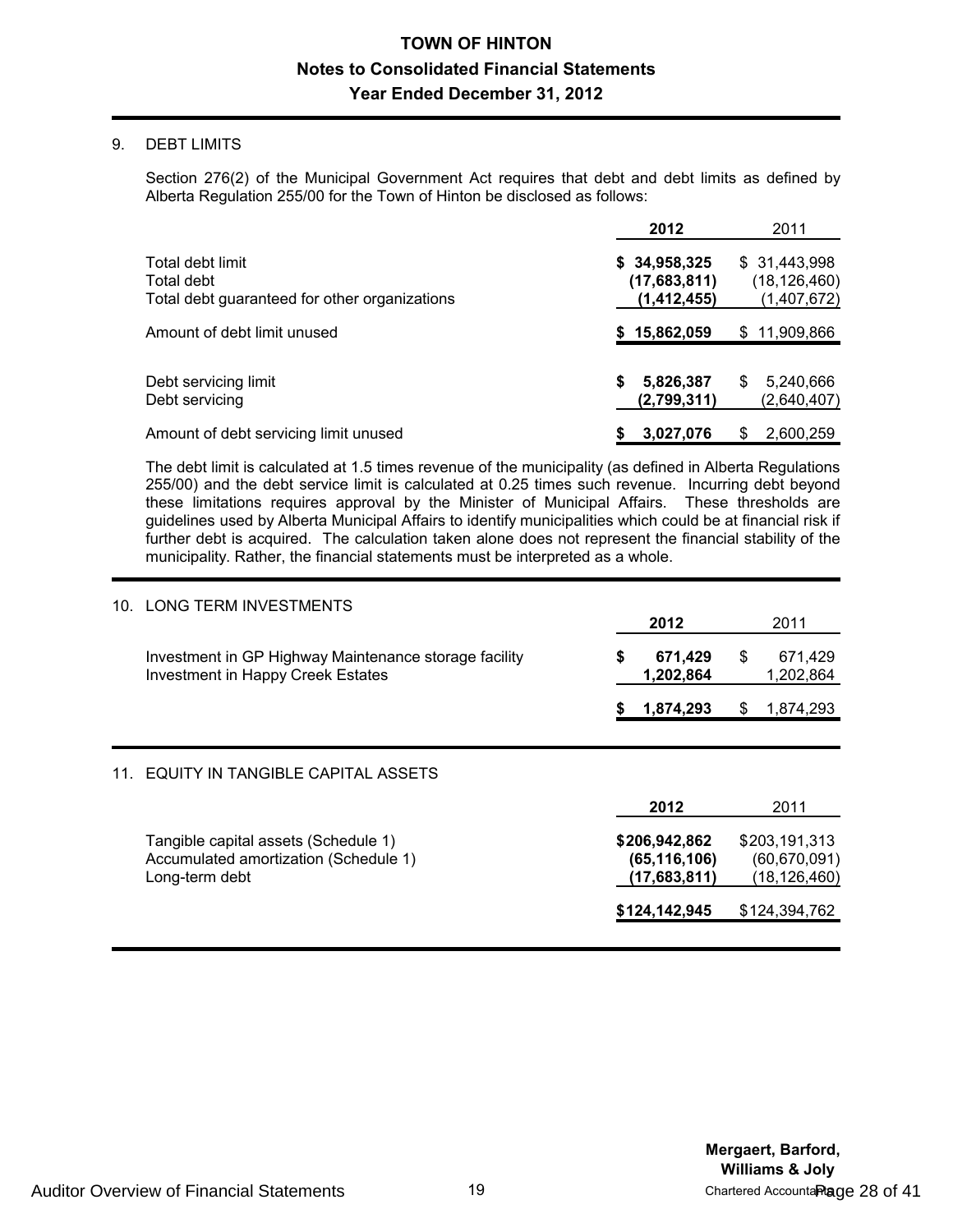#### 12. ACCUMULATED SURPLUS

Accumulated surplus consists of restricted and unrestricted amounts and equity in tangible capital assets as follows:

|                                                     | 2012            | 2011          |
|-----------------------------------------------------|-----------------|---------------|
| Unrestricted surplus                                | \$<br>1,026,902 | \$<br>451,395 |
| Family and community support services               | 18,408          | 28,408        |
| <b>Hinton Centre</b>                                |                 | 10,000        |
| Library                                             | 43,516          | 32,141        |
| Other operating                                     | 156,552         | 170,531       |
| Cemetery perpetual care                             | 50,509          | 50,509        |
| Community services safety initiatives               | 845,861         | 1,298,396     |
| Equipment                                           | 922,483         | 766,907       |
| Fire department                                     | 313,607         | 189,670       |
| Future development                                  | 207,651         | 252,657       |
| Garbage bin replacement                             | 8,005           | 46,309        |
| General capital                                     | 35,789          | 38,484        |
| Infrastructure major facility                       | 839,520         | (1,640,862)   |
| Land                                                | 994,871         | 994,871       |
| ME first project                                    | 269,144         | 269,144       |
| Miscellaneous capital                               | 461,358         | 506,286       |
| Municipal reserve                                   | 806,353         | 763,513       |
| Offsite levy fund                                   | 1,538,142       | 510,184       |
| Recreation                                          | 175,269         | 100,314       |
| Roads and sidewalks                                 | 847,627         | 357,592       |
| Water and sewer reserve                             | 816,460         | 630,782       |
| Other capital                                       | 669,177         | 67,256        |
| West Yellowhead Regional Waste Management Authority | 25,997          | 37,731        |
| Subtotal restricted and unrestricted surpluses      | 11,073,201      | 5,932,218     |
| Equity in tangible capital assets                   | 124,142,945     | 124,394,762   |
|                                                     | \$135,216,146   | \$130,326,980 |

The infrastructure major facility reserve is in a negative balance at the end of 2011 due to the timing of debenture proceeds. The Recreation centre renovations and the Switzer Booster projects will be funded by debentures, however the debentures had not been drawn as of December 31, 2011.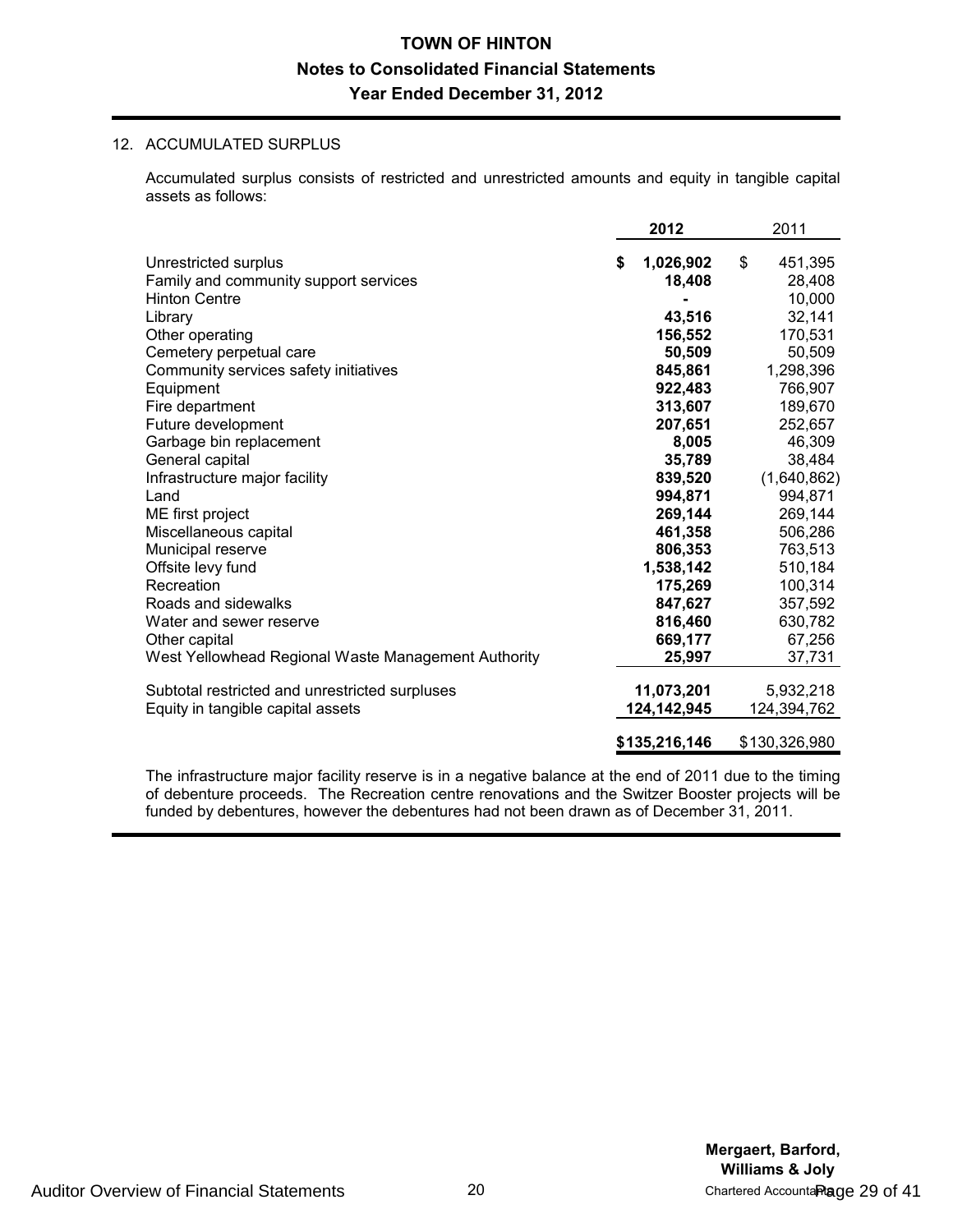#### 13. SALARY AND BENEFITS DISCLOSURE

Disclosure of salaries and benefits for municipal officials, the chief administrative officer (CAO) and designated officers as required by Alberta Regulation 313/2000 is as follows:

|                                                                                                                                                                            | Salary                                                  |      | <b>Benefits</b>                             |      | 2012                                                    | 2011                                                     |
|----------------------------------------------------------------------------------------------------------------------------------------------------------------------------|---------------------------------------------------------|------|---------------------------------------------|------|---------------------------------------------------------|----------------------------------------------------------|
| Mayor G. Taylor<br>Mayor I. Duncan                                                                                                                                         | \$<br>550<br>42.440                                     | - \$ | 5<br>1,592                                  | - \$ | 555<br>44.032                                           | \$<br>52,100                                             |
| Councillor B. Bulger<br>Councillor J. Callihoo<br>Councillor D. Currie<br>Councillor I. Duncan<br>Councillor J. Macridis<br>Councillor S. Mitchell<br>Councillor R. Maghun | 28,747<br>30.458<br>28,757<br>31,411<br>1.248<br>18.253 |      | 241<br>1,088<br>1,018<br>1,127<br>37<br>612 |      | 28,988<br>31.546<br>29,775<br>32,538<br>1.285<br>18.865 | 26,002<br>30,582<br>30,457<br>30.001<br>35,307<br>30.501 |
| <b>Chief Administrative Officer</b>                                                                                                                                        | 158.256                                                 |      | 33.068                                      |      | 191,324                                                 | 169.132                                                  |

Salary includes regular base pay, bonuses, overtime, lump sum payments, gross honoraria and any other direct cash remuneration.

Employer's share of all employee benefits and contributions or payments made on behalf of employees including pension, health care, dental coverage, vision coverage, group life insurance, accidental disability and dismemberment insurance, long and short-term disability plans, professional memberships and tuition.

#### 14. LOCAL AUTHORITIES PENSION PLAN

Employees of the town participate in the Local Authorities Pension Plan (LAPP), which is one of the plans covered by the Alberta Public Sector Pension Plans Act. The Plan serves about 206,000 members and 421 employers. The LAPP is financed by employer and employee contributions and investment earnings of the LAPP Fund.

Contributions for current service are recorded as expenditures in the year in which they become due.

The town is required to make current service contributions to the LAPP of 9.91% of pensionable earnings up to the year's maximum pensionable earnings under the Canada Pension Plan, and 13.74% of pensionable earnings above this amount. Employees of the town are required to make current service contributions of 8.91% of pensionable salary up to the year's maximum pensionable salary and 12.74% on pensionable salary above this amount.

Total current service contributions by the Town of Hinton to the LAPP in 2012 were \$640,339 (2011 - \$582,343). Total current service contributions by the employees of the Town of Hinton to the LAPP in 2011 were \$581,173 (2011 - \$526,381).

As at December 31, 2011, the Plan disclosed an actuarial deficiency of \$4.6 billion.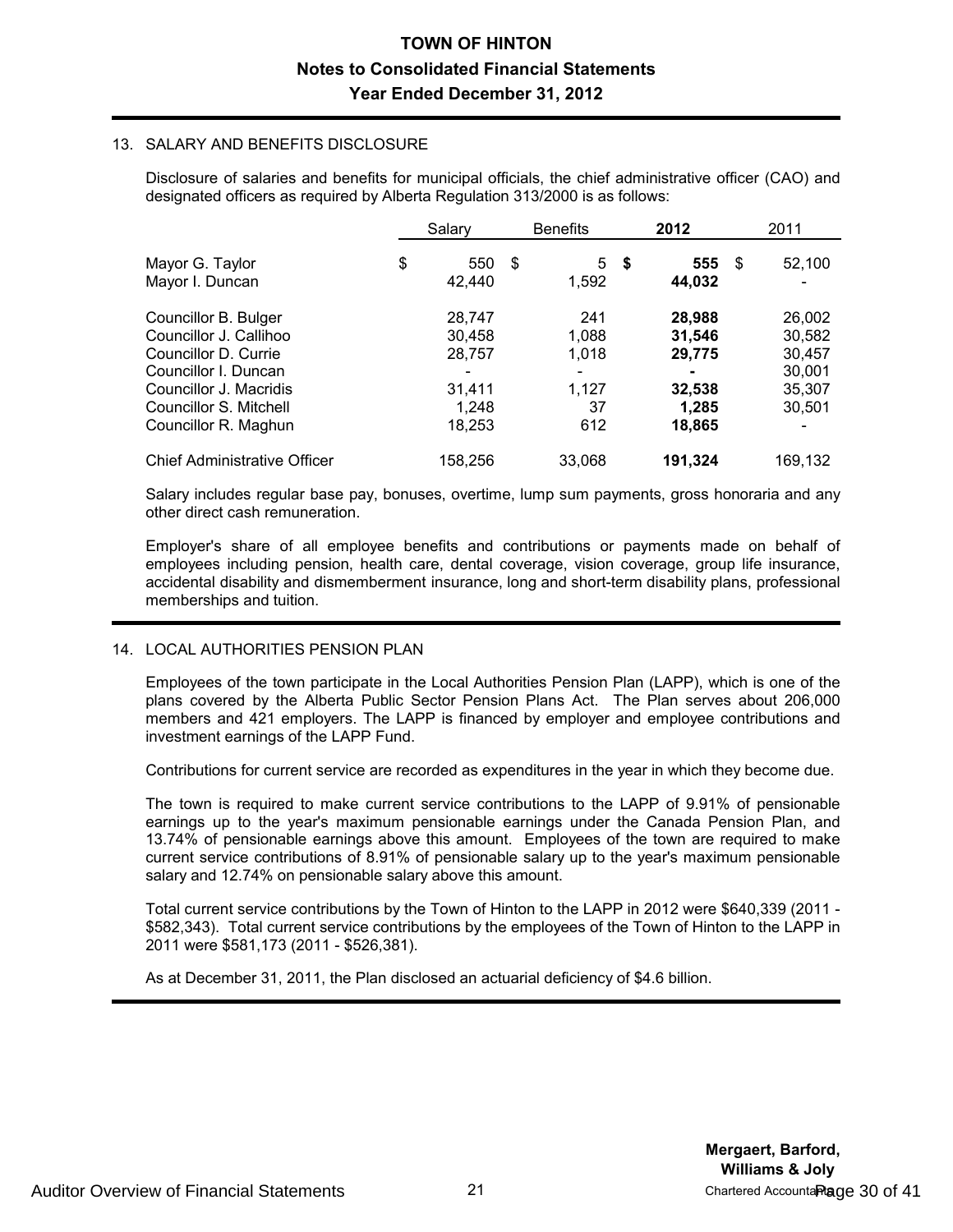#### 15. FINANCIAL INSTRUMENTS

#### Credit Risk

Credit risk arises from the potential that a counter party will fail to perform its obligations. The municipality is exposed to credit risk from customers. An allowance for doubtful accounts is established based upon factors surrounding the credit risk of specific accounts, historical trends and other information. The municipality has a significant number of customers which minimizes The municipality has a significant number of customers which minimizes concentration of credit risk.

#### Fair Value

The municipality's carrying value of cash and temporary investments, receivables, accounts payable and accrued liabilities, and deposit liabilities approximates its fair value due to the immediate or short term maturity of these instruments.

The fair value of the amount due from (to) West Yellowhead Regional Waste Management Authority is less than carrying value because the amounts are non-interest bearing. However, because the amounts due to West Yellowhead Regional Waste Management Authority have no fixed repayment terms, the fair value and the exposure to related risk cannot be determined with any degree of certainty, and the amounts are therefore reported at their carrying value.

The fair value of the long term debt has not been calculated as the availability of this type of financing is limited to organizations who fall within the Alberta Capital Finance Authority's guidelines.

#### Interest Rate

Interest rate risk is the risk that the value of a financial instrument might be adversely affected by a change in the interest rates. In seeking to minimize the risks from interest rate fluctuations, the municipality manages exposure through its normal operating and financing activities. The municipality is exposed to interest rate risk primarily through its floating interest rate bank balances and long-term debt.

#### 16. CONTINGENT LIABILITY

The Town of Hinton is a member of the Alberta Local Authorities Reciprocal Insurance Exchange and MUNIX. Under the terms of membership, the Town of Hinton could become liable for its proportionate share of any claim losses in excess of the funds held by the exchange. Any liability incurred would be accounted for as a current transaction in the year the losses are determined.

The Town of Hinton has guaranteed a loan for the Hinton Golfing Society to construct a new Club House and consolidate an existing loan. At December 31, 2012, the outstanding balance was \$1,135,824 (2011 - \$1,098,993). The loan is guaranteed to a maximum of \$1,136,000 with a maximum amortization of 20 years and subject to interest at prime plus 0.75%.

The Town of Hinton has guaranteed a loan for the SPCA to construct a new building. At December 31, 2012 the outstanding balance was \$276,631 (2011 - \$308,679). The loan is guaranteed to a maximum of \$350,000 with a maximum amortization of 20 years and subject to interest at prime plus 2.00%.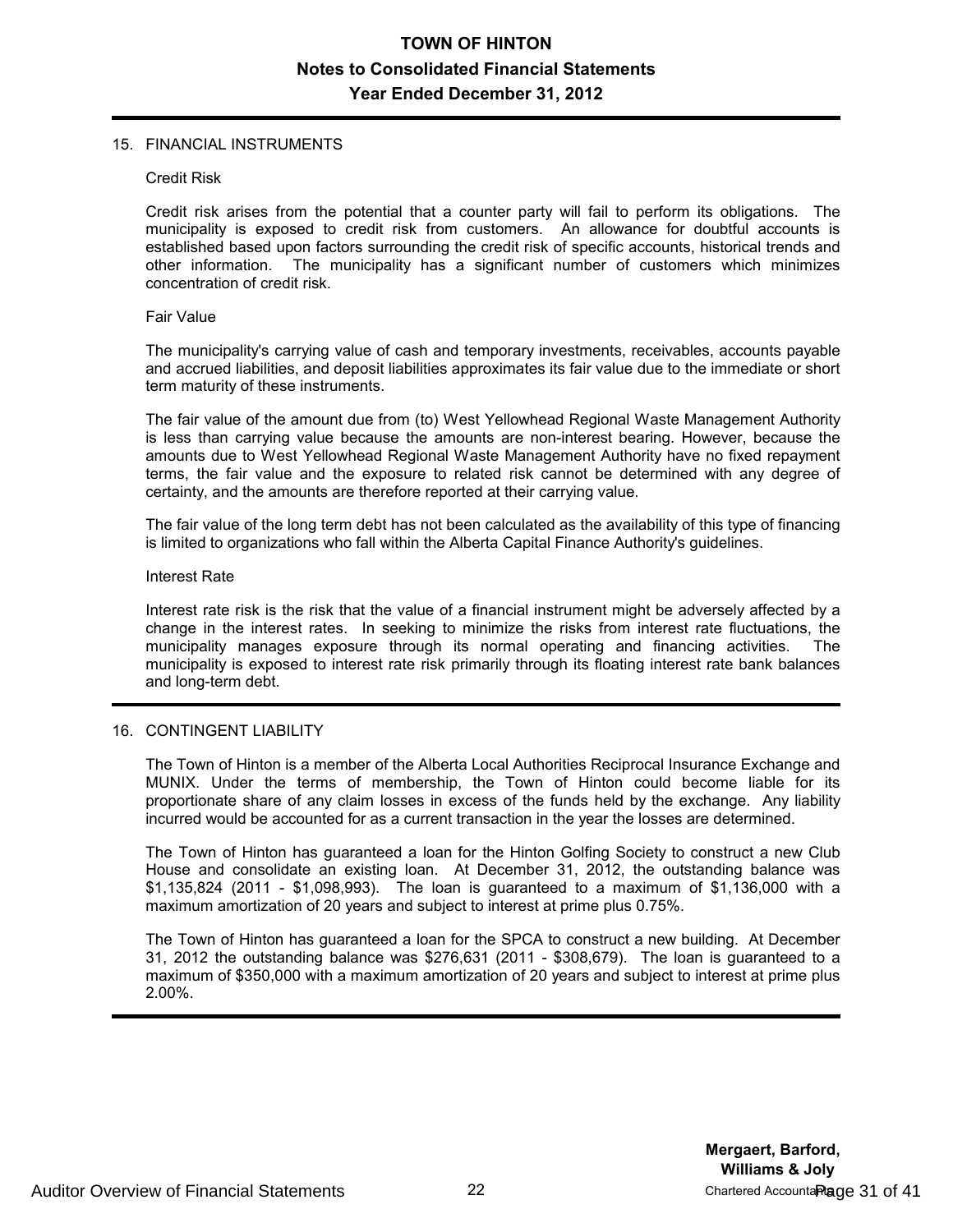#### 17. RECONCILIATION OF OPERATING RESULTS TO BUDGETING SYSTEM

The 2012 budget was prepared based on the previous accounting standards which tracked all municipal activities including capital projects, debenture repayments and proceeds, and reserve transfers for future use. The reconciliation below to encompass these items is provided for information purposes only to provide users with supplementary comparative information. It should not be used as a replacement for the consolidated statement of financial activities and accumulated surplus and users should note that this information may not be appropriate for their purposes.

|                                                                                                                                                                                                                                                   | Unaudited<br><b>Budget</b>            | 2012                                                 | 2011                                                               |
|---------------------------------------------------------------------------------------------------------------------------------------------------------------------------------------------------------------------------------------------------|---------------------------------------|------------------------------------------------------|--------------------------------------------------------------------|
| Excess of revenue over expenditures, per financial<br>statements                                                                                                                                                                                  | \$<br>3,652,401                       | \$<br>4,889,166                                      | \$<br>2,170,321                                                    |
| Add back:<br>Amortization expense(non-consolidated)                                                                                                                                                                                               |                                       | 4,381,246                                            | 4,186,404                                                          |
| Deduct:<br>Government transfers for capital<br>Contributed tangible capital assets<br>Development levies for capital<br>Other capital revenues<br>Gain/loss on disposal of tangible capital assets<br>Net effect of 51% consolidation of the West | (350,000)<br>(504,863)<br>(14,000)    | (4,537,078)<br>(127, 958)<br>(734, 132)<br>(19, 795) | (3,639,167)<br>(70, 689)<br>(311, 869)<br>(160, 357)<br>(345, 137) |
| Yellowhead Regional Waste Management<br>Authority<br>Principal payments of capital debt<br>Net transfers (to) from reserves                                                                                                                       | (92, 820)<br>(1,922,324)<br>(768,394) | (15, 366)<br>(1,869,648)<br>(1,142,917)<br>823,518   | \$<br>58,520<br>(1,581,776)<br>(462,638)<br>(156,388)              |

### 18. APPROVAL OF FINANCIAL STATEMENTS

Council and Management have approved these financial statements.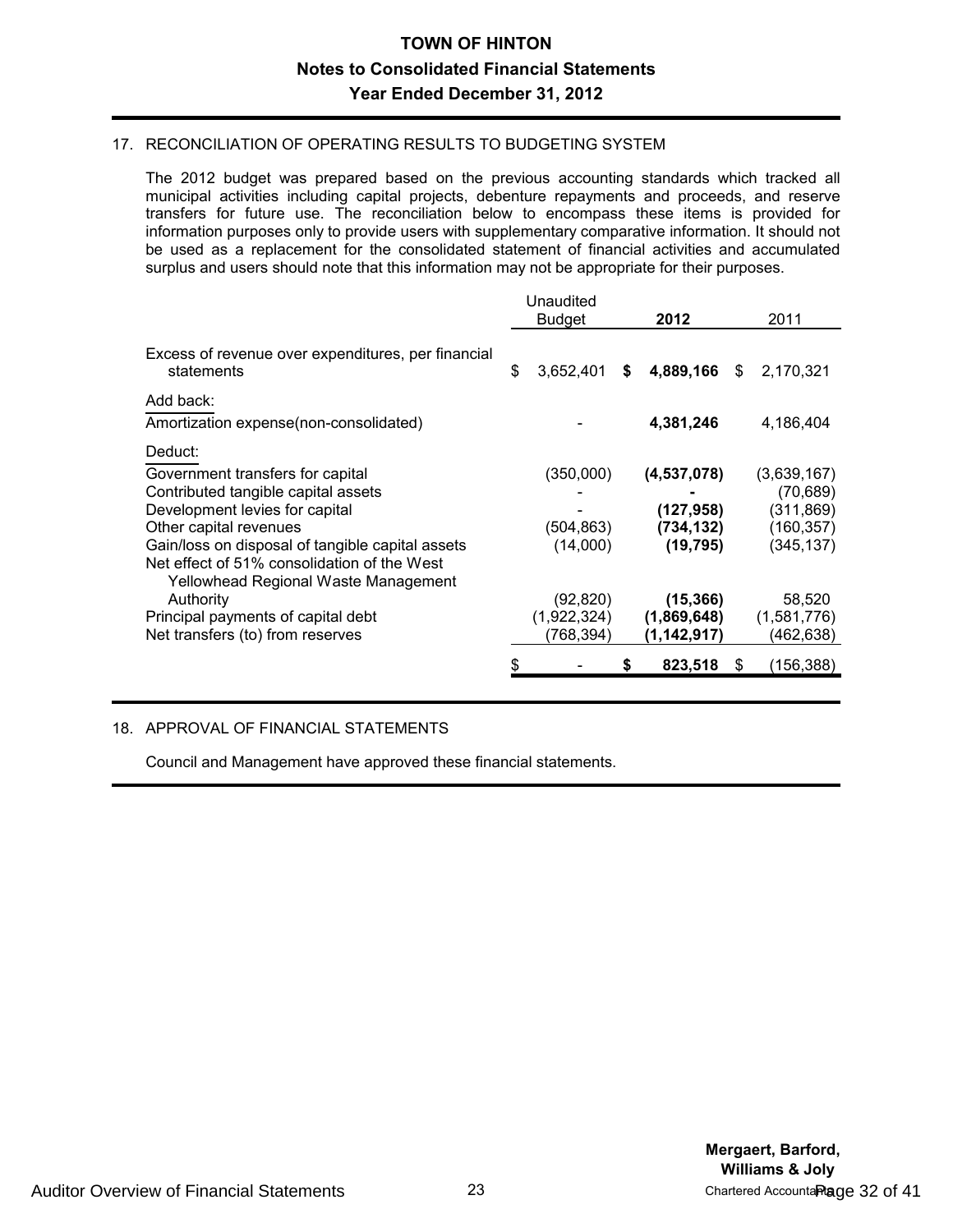

# **TOWN OF HINTON DIRECTION REQUEST**

**DATE**: April 18, 2013

### **TO: STANDING COMMITTEE MEETING OF April 23, 2013**

**FROM**: Bernie Kreiner, Town manager. **REVIEWED BY :n/a APPROVED BY :**n/a

### **RE**: **Long-term Facility Working Group-draft report**

### **Purpose**

This item is before Council to seek direction and comment before the LT FWG considers for final adoption at their June meeting.

#### **Issue**

Do you understand and value the progress and recommendations as developed?

#### **Administration Comments on Situation / Options**

This topic has many complex tentacles, some of which are still being worked through. Making this extra challenging is getting meaningful forecasting information and solutions between multi-party stakeholders. There is also an initiative very separate from the LT FWG to begin fund-raising for a longterm care facility in Hinton.

#### **Administration's Conclusion / Proposed Direction**

We look forward to any comments from council on the work to date and recommendations.

### **Town Manager Comments**

n/a

### **Attachment**

1. Long-term Facility Working Group-draft report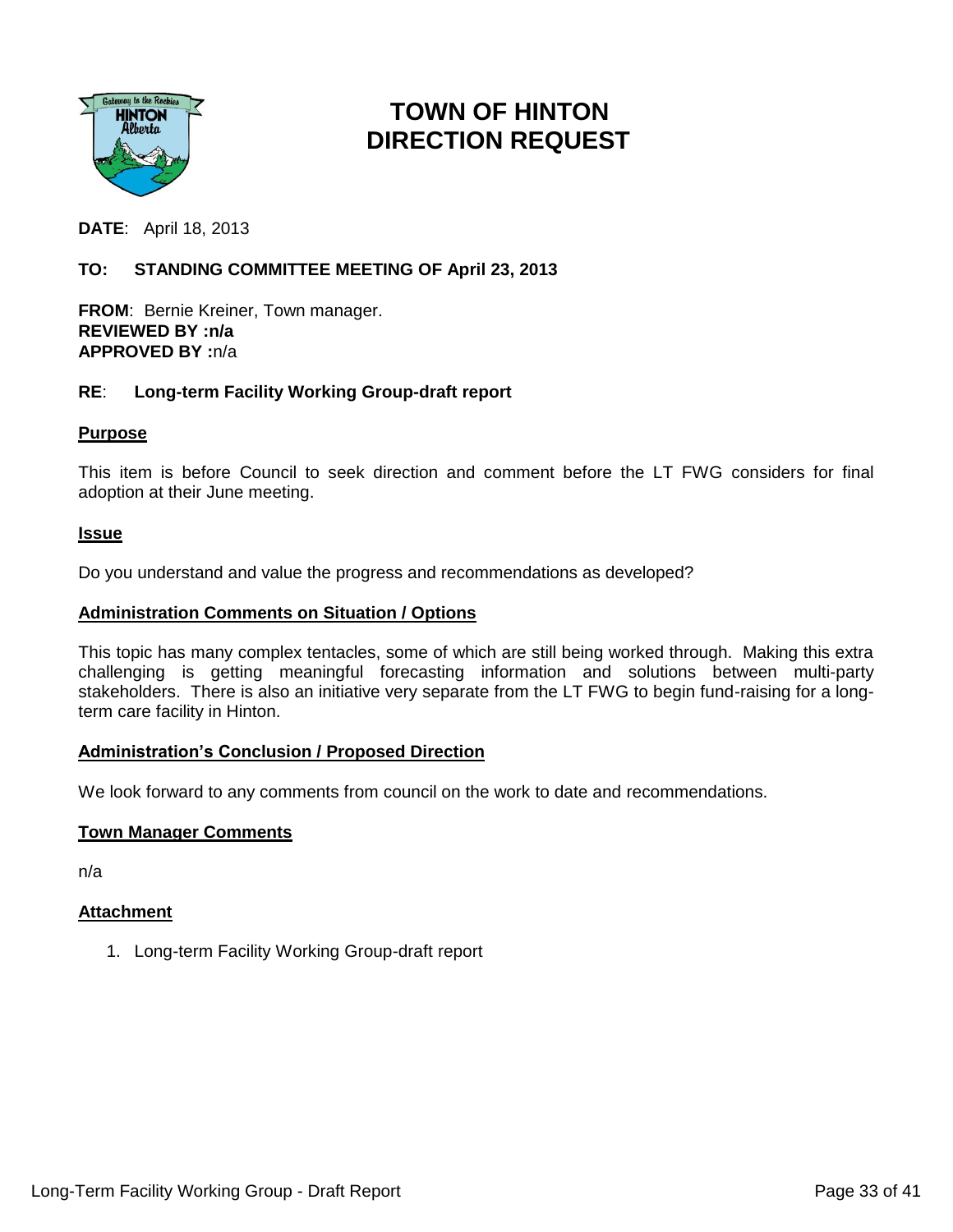# Long Term Care Recommendations for Council Review

### Background

Hinton Town Council identified concerns and established a working committee (Long Term Care Working Group) in order addresses the following mandate:

- Ensure Long Term care beds exists in Hinton to serve the needs of area resident
- Ensure the assessment process accurately reflects the needs of the patients
- Ensure resources are adequately aligned to the real needs of Hinton.

A working committee was put together in the beginning of 2012. A coordinator from FCSS conducted private, anonymous conversations with people who have or had family members who lived at the Good Samaritan Mountainview Centre. Concerns were expressed about some operations at the Good Sam, with safety and low staffing and poor staff morale being at the top of the list. The LTC working group met with Alberta Health to understand the health system's approach to seniors care, the levels of care available in Hinton and forecasted demand.

The LTC working group sent delegates to speak with the Tamarack AB Health Advisory Committee about the concerns that came up through the anonymous conversations about the Mountainview Centre, and the meetings with AB health about levels of care. This meeting happened in the summer of 2012. The group has not heard back from the Tamarack AB Health Advisory committee since then. A Subcommittee from the LTC Working Group met with representatives from The Good Samaritan Mountainview Centre, The Pine Valley Lodge, Evergreen Society and the medical profession in an effort to look at the bigger picture to have an understanding of how these entities work together in seniors care. The following are the findings from these interactions and our work to date as we pursue our mandate.

It is clear that the role of the family is viewed differently, therefore that role needs to be clarified by all parties more broadly.

# Findings

After meeting and discussing services and service gaps, the mandates of each of these entities and the current level of community involvement, it was felt that two main reasons contribute to high/un-met client service expectations in the Good Samaritan from the families (of seniors who reside there)

- 1. When the Mountainview Centre first opened in October 2002, it had a higher designation of care. This designation was changed but family expectations remained the same.
- 2. The physical structure in which The Good Samaritan operates, presents a challenge for staff because of the pedway that connects The Mountainview Centre to the Hinton Hospital. The Good Samaritan does not have the number of staff available that is needed to meet the current expectations of the resident's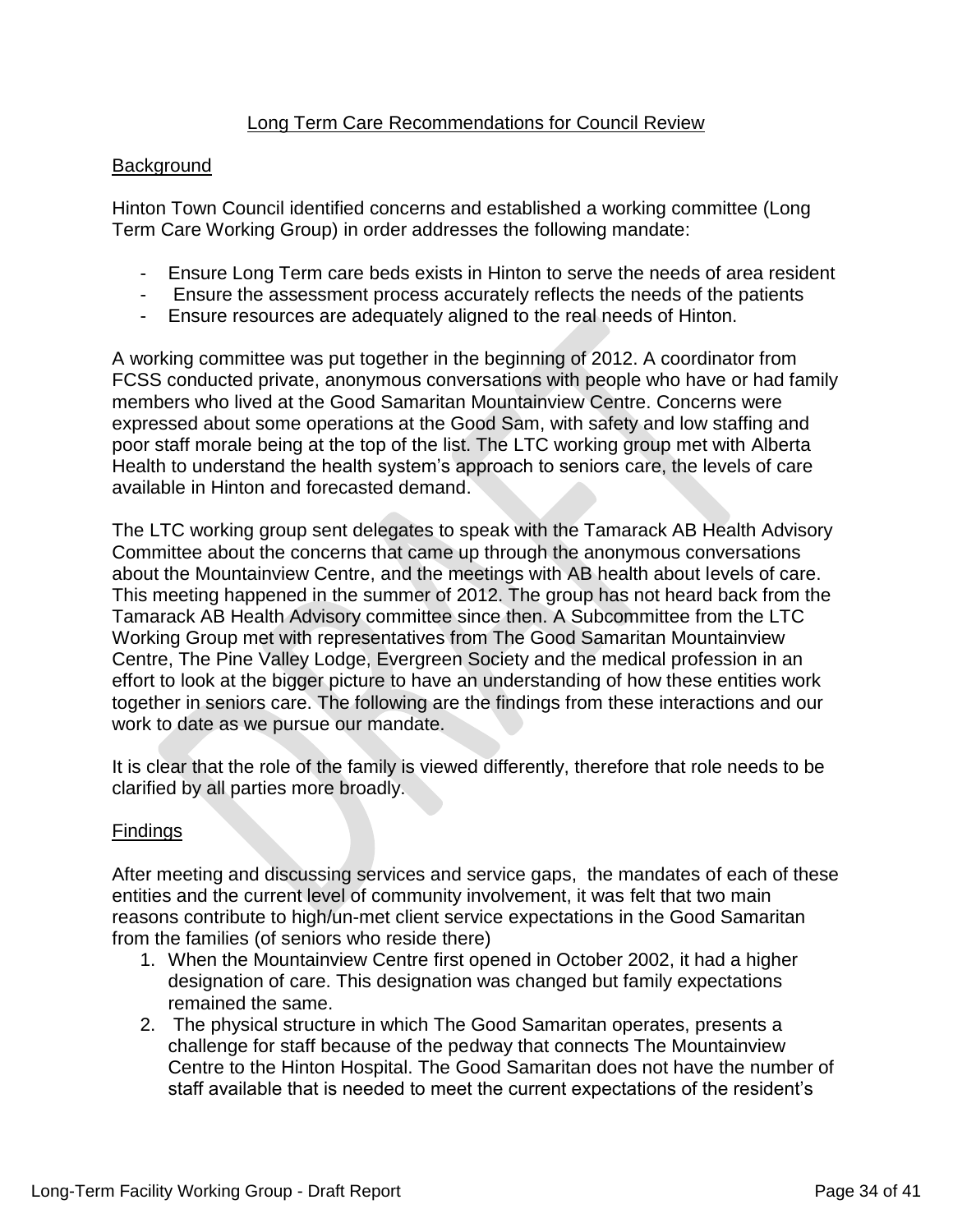families. For example, the staff members at Good Sam no longer use the pedway; the community has been lead to believe otherwise. The physical design of the pedway is no longer usable to meet current expectations of resident's families.

The perception of most survey respondents is that the Good Sam staff is doing their best with available staffing. The frequent change of manager at the Good Sam has not made addressing this perception easier. The group also found that community members feel unwelcome to volunteer at the Good Samaritan.

The group concluded that each professional agency/entity is meeting their core mandate.

Senior's needs are diverse and include social, emotional, physical and medical.

We are currently awaiting for requested information from Alberta Health with regards to forecasted needs in Hinton and area as well as how one is placed/categorized into the Designated Assisted Living classifications.

### Recommendations from the Long Term care Working Group

We understand that the Province and Alberta Health health care system has changed its approach to medical service for seniors to the the Seniors Health Care model; and believe we should work with and to respect this direction in our recommendations.

By agencies and community working together proactively and in a constructive way, the following recommendations have been made:

- A. **It would be beneficial if families became more educated on how they can be involved in caring for their seniors (and educate them on what the contracting agencies do not provide)**. Alberta Health is moving towards an "Aging in Place" model of care, where seniors no longer have to move from place to place in order to receive the care he/she needs. The basic medical care that seniors need, will be met by AH. , However, it is important for families/community to recognize that they need to take on a responsibility or contract for a senior's nonmedical needs when the senior can no longer meet those themselves. . This will include and is not limited to bathing, laundry, home cleaning,, grocery shopping, grass cutting/snow removal, emergency ambulance response, and arrangements to go to medical appointments for reasons that not addressed by Home Care. Helping agencies such as FCSS, Home Care, Evergreens, etc. within the community can direct people's efforts to the needs of the seniors.
- B. **The community needs to be encouraged to become more involved in a volunteer capacity to serve and support our senior's needs**. Each agency/entity is meeting their mandates. Existing programs including Neighbourlink, Keeping seniors mobile, Doo drop In, Friendly visiting, Home Care, There are many ways for people to be involved through volunteering to be a

.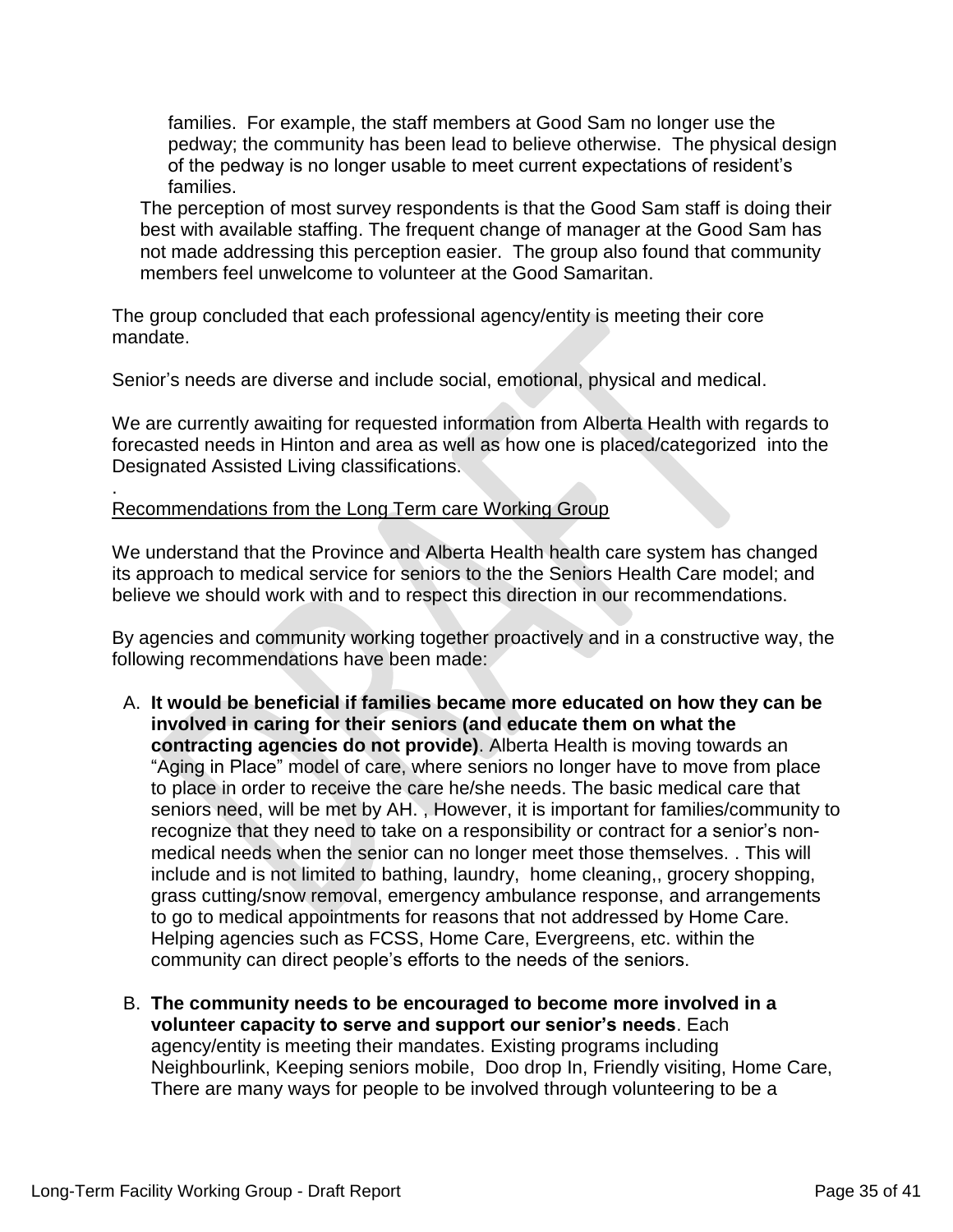Friendly Visitor, deliver Meals on Wheels, offer your help feeding adults at the Good Samaritan, or even to help an elderly neighbor on their street. Senior's needs are diverse and expanded community involvement would provide seniors with social and emotional supports and a helping hand which allows facility staff to focus on the tasks at hand.

- C. **Alberta Health Volunteer Coordinator to collaborate with other applicable agencies to advance items A and B above, for example, Alberta Health volunteers to assist at the Good Sam.**
- D. **The Good Samaritan Mountainview Centre needs to participate in active recruitment of volunteers and continue to help them feel welcome enough to keep coming back.** The Volunteer Information Centre Coordinator at FCSS would is available to help the staff at the Good Samaritan implement their volunteer program framework in a way that is specific to Hinton's needs.
- E. **That The Good Samaritan Mountainview Centre change their operation to amend their image by considering:**
	- a) Ownership change
	- b) Name change
	- c) Reframing expectations and communicating this.
	- d) Clear indication of who does what

An improvement in their image would help the community embrace the facility without the toxic connotations that the community recently and some still currently attaches to the Good Samaritan Mountainview Centre. The group recognizes that the Good Samaritan has tried to create a more positive service reputation. However, it is suggested that starting over with a new name and/or ownership would encourage the community to adjust their beliefs and attitudes about operational offerings and what services Good Sam assures it provides to Hinton and area seniors in their care.

F. **Direct agencies working with seniors may find great benefit in coordinating services.** Services would be better streamlined and coordinated by correct sharing of information, i.e. use of Release of Information forms., etc. Recommendations A and B above could also be more effectively advanced thru inter-agency collaboration.

# G. **The group recommends that a formal request be made again to Alberta Health Services for the following information:**

1. a forecast on long term care in the Hinton and area be obtained once it is available and assessed by the Long Term Care group.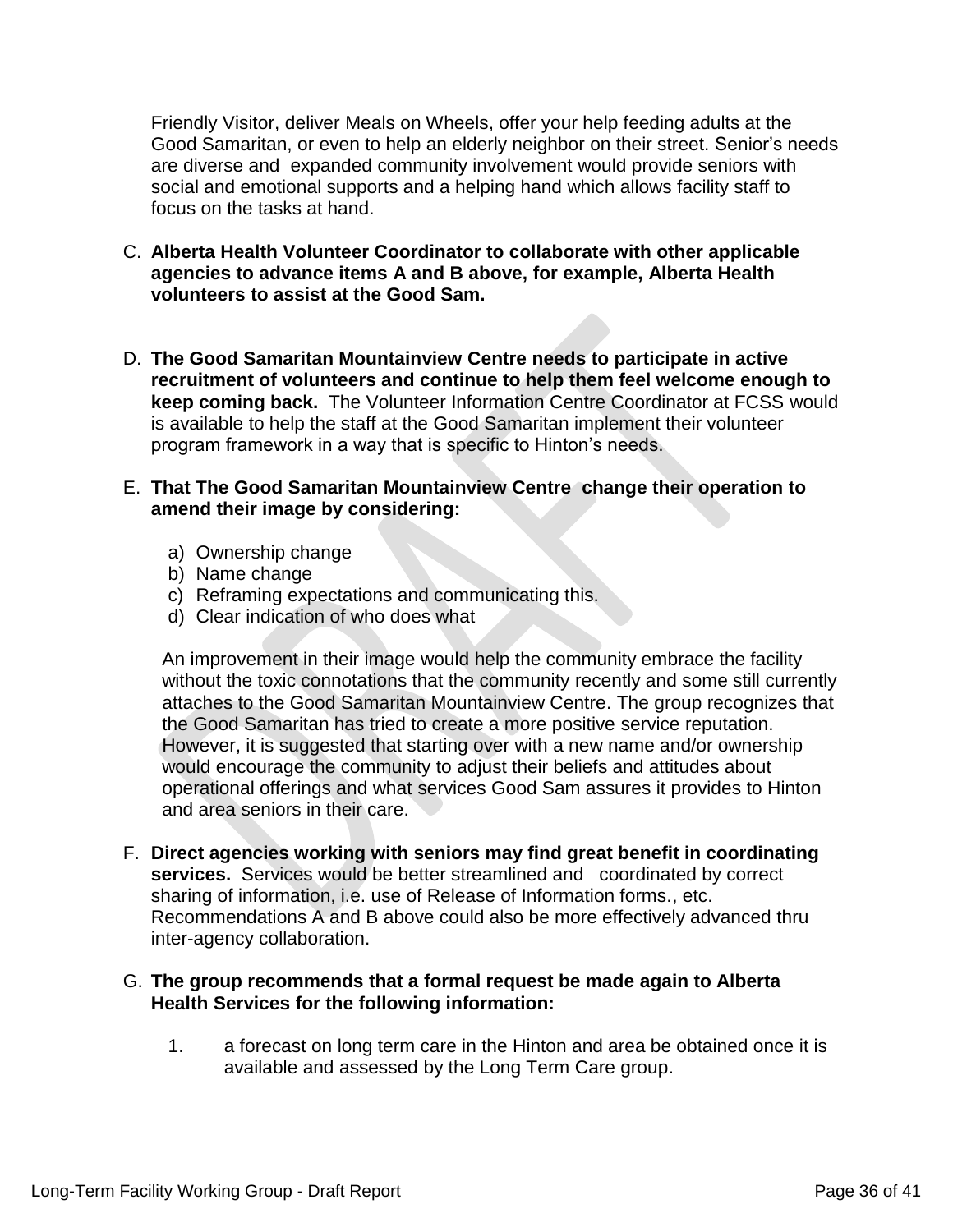2. the Long Term Care committee formal request from Alberta Health documentation on how seniors care classification assessments are performed (preferably through independent evidence review)

This information is required in order for the Working Group to establish a focused and informed view of their mandate which states:

- *"Ensure Long Term care beds exists in Hinton to serve the needs of area resident"*

Draft prepared by Lena, Bernie and Wendy for working group review.

.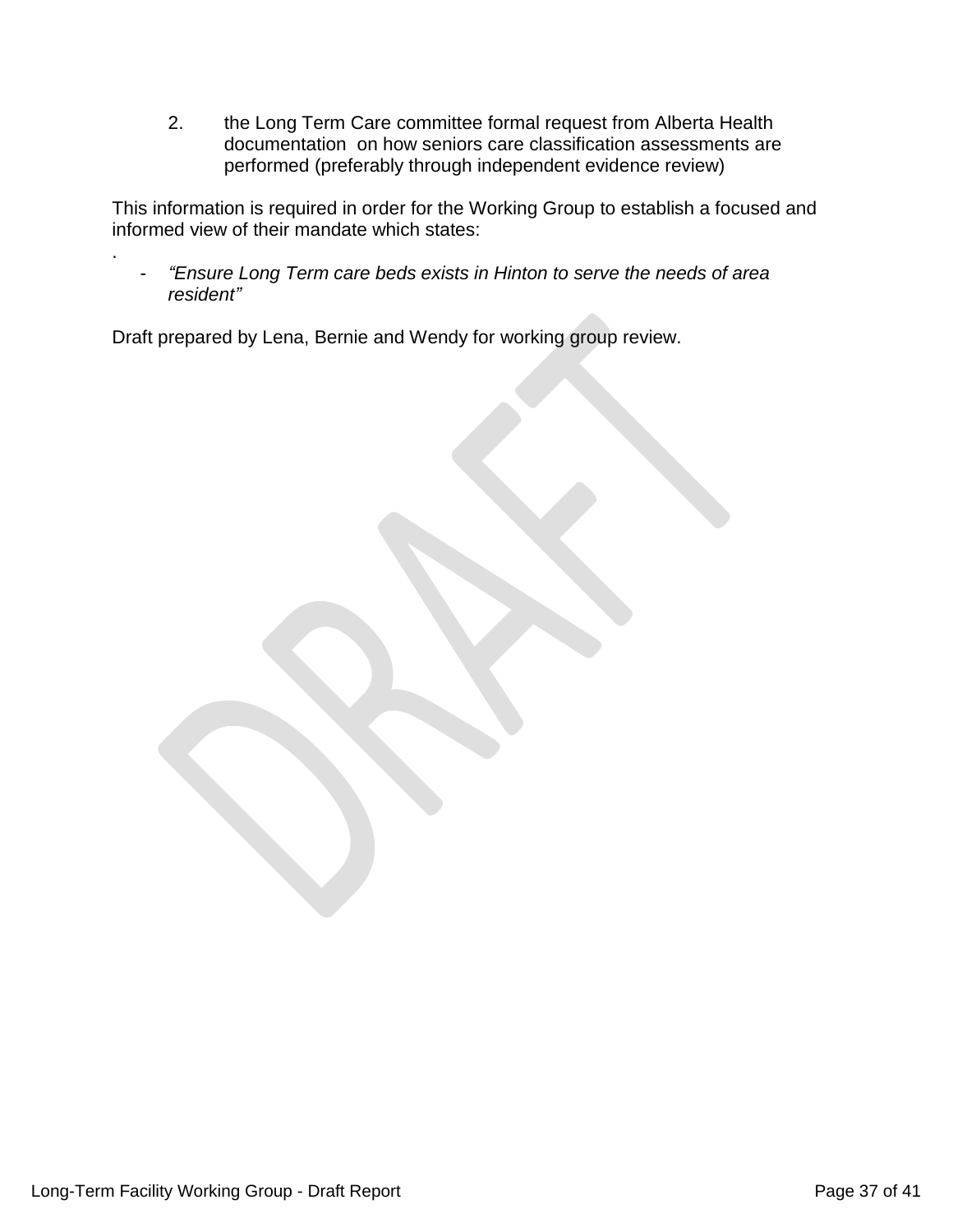

# **TOWN OF HINTON DIRECTION REQUEST**

**DATE**: April 18, 2013

### **TO: STANDING COMMITTEE MEETING OF April 23, 2013**

**FROM**: Bernie Kreiner, Town manager. **REVIEWED BY :n/a APPROVED BY :**n/a

### **RE**: **Air Tanker Base options-potential at Jasper-Hinton airport.**

#### **Purpose**

This item is before Council to seek direction/confirmation regarding capital investment willingness of Hinton in order to see the area's air tanker base relocated to the Jasper-Hinton airport (from Edson).

#### **Issue**

Alberta ESRD has funds to upgrade fire fighting tanker bases including Edson's and is assessing options to maximize their long-term overall effectiveness. While the Jasper:Hinton airport is locationally better, the costs to establish the tanker base there are substantially more because of airport functional shortfalls (ie. The runway is 1500 meters short and a few other deficiencies). AESRD is willing to contribute ½ the capital costs of the airport functional shortfalls (\$8-10M) provided the airport owners fund the remainder.

### **Administration Comments on Situation / Options**

Establishing the firefighting tanker base in Hinton (vs. Edson) is beneficial for overall forest safety and responsiveness, and has a minor economic development benefit—one seasonal position and contractor spending when an ESRD tanker squadron is stationed in Hinton over the forest fire season. (estimate of 10 bases and 3 tanker squadrons). The other advantages of the two municipalities both investing about \$2.5M each within two years to widen the Jasper/Hinton airport is "do it now" if it might be required over the next 10 years, since  $\frac{1}{2}$  the costs would now be paid by a third party. The major disadvantage is that this level of capital cost expenditure is very substantial and has not been planned for, probably isn't an overall relative priority even if some of the funds were sourced from say Photo Radar.

#### **Administration's Conclusion / Proposed Direction**

At the meeting, Hinton and Yellowhead County CAO's both recognized the cost:benefits and suggested it was highly unlikely we'd invest what was proposed to enhance the Jasper: Hinton airport at this time. This is presented to Standing Committee as a briefing and for affirmation of the selected direction.

### **Attachments**

- 1. Minutes of April 8, 2013 meeting involving AESRD staff and County/Town CAO's.
- 2. ASRD Jasper:Hinton Tanker Base development study prelim project cost estimates.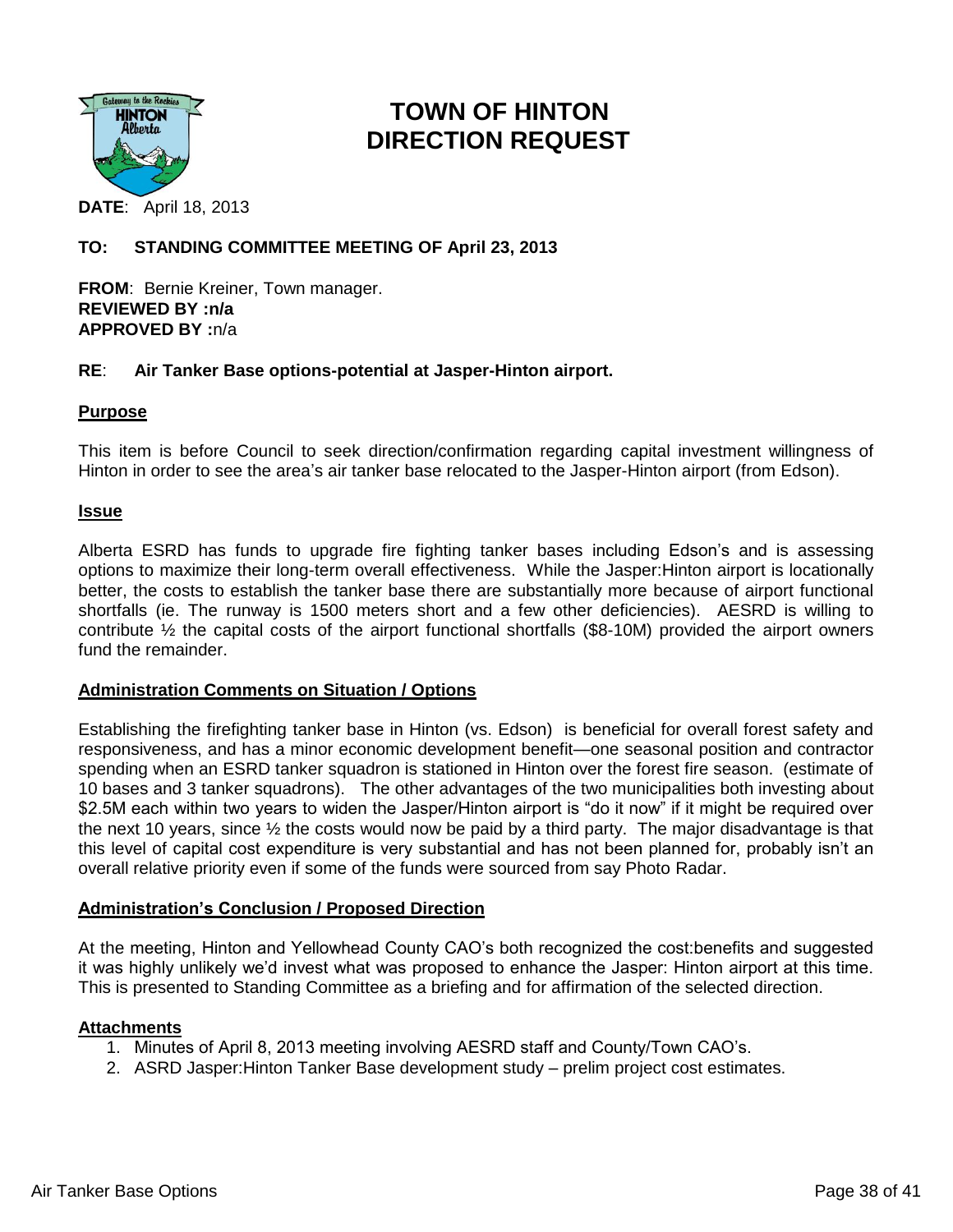$4+4+1$ 

# Air Tanker Base Options — Foothills Area — April 8, <sup>2013</sup> 10:30

Attended:

Kevin Vander Haeghe- Acting Forestry Program Manager

Brent Schleppe — Area Manager Foothills

Bernie Kreiner — Hinton Town Manager

Jack Ramme — Chief Administrative Officer Yellowhead County

Quentin Spila — Aviation and Geomatics Manager

John Brewer — Director Wildfire Operations

- • Background regarding Grande Cache, Edson tanker base and projected costs as outline in Genivar reports
- Cost precludes the total rebuild required for G.C.
- John Brewer outlined the air tanker coverage under the assumption that we build Hinton/Jasper tanker base. Outlined the coverage with Edson tanker base only. Coverage would be better for GC/Hinton corridor with the Hinton/Jasper Tanker Base.
- Potential to preposition resources at the current Hinton/Jasper airstrip (current practice) when hazard is high.
- Edson Specific:
	- <sup>o</sup> Costs presented could escalate as the report was completed <sup>3</sup> years ago, if <sup>a</sup> regional services does start up at Edson there may be additional costs to increase width in sections of the tarmac to allow tankers to move around passenger a/c.
	- <sup>o</sup> Edson tarmac width is 3Cm.
	- <sup>o</sup> ESRD tanker base funding would provide little benefit to the regional air service proposal. Upgrades would be for the tanker base facility and an apron.
	- <sup>o</sup> Jack Ramme confirmed that currently Edson airport meets all certifications (Transport Canada).
- Hinton Specific:

<sup>o</sup> Current length is 4500ft and needs to be extended additional 1500ft for the Electra. Most the cost of the upgrade and the portion that would be shared with the County and Town is to build out the tarmac. Proposed 50-50% spit with the parties. \*\*Note — see cost alternatives in the Genivar report circulated at the meeting\*\*

<sup>o</sup> If commercial a/c to land in Hinton/Jasper IFR will be needed which requires 45m width. Cost of increases width 4 million.

- <sup>7</sup> million ESRD has for the Edson Tanker base is relatively secure for the next 2-3 years. Holding it beyond this time is tough.
- In <sup>3</sup> years the Edson tanker base will be is disrepair and may not be fully functional for all ESRD fleet.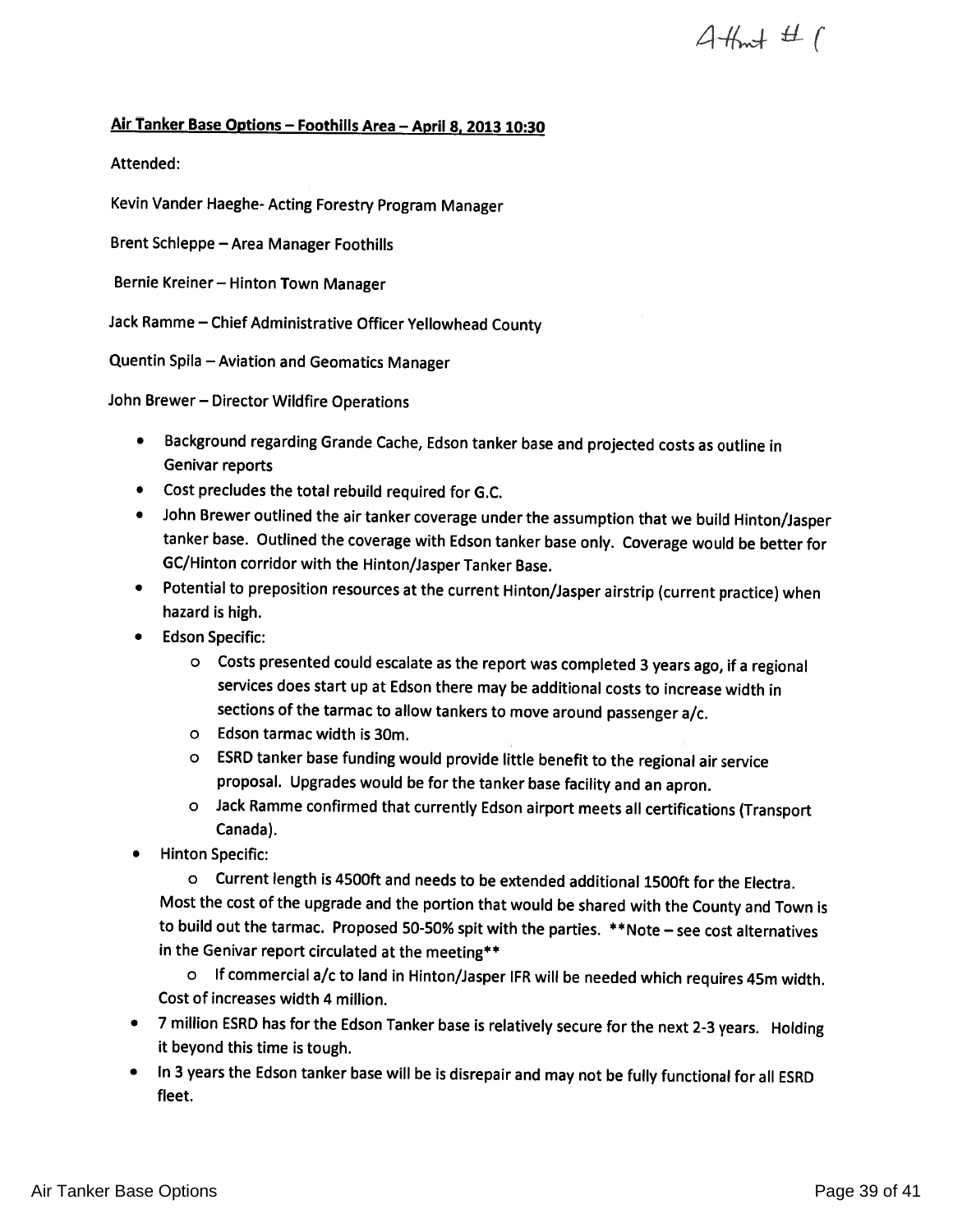- Jack was going to contact Genivar for <sup>a</sup> roug<sup>h</sup> estimate of cost to build <sup>a</sup> new airport. All parties agreed that <sup>a</sup> single airport facility strategically located between the two centers (Hinton and Edson) would be <sup>a</sup> suitable alternative. For wildfire operations this would maximize coverage.
- Bernie felt it would be <sup>10</sup> years or possible more before <sup>a</sup> regional airport <sup>p</sup>lan could realistically move forward, if at all.
- It was agreed that due to the timelines the best course of action would be to utilize the monies for the current Edson tanker base.
- Bernie and Jack would discuss with council in the next 2-3 days and get back to Brent with results. It is expected that funding of 3.5miilion (each) would not be available.